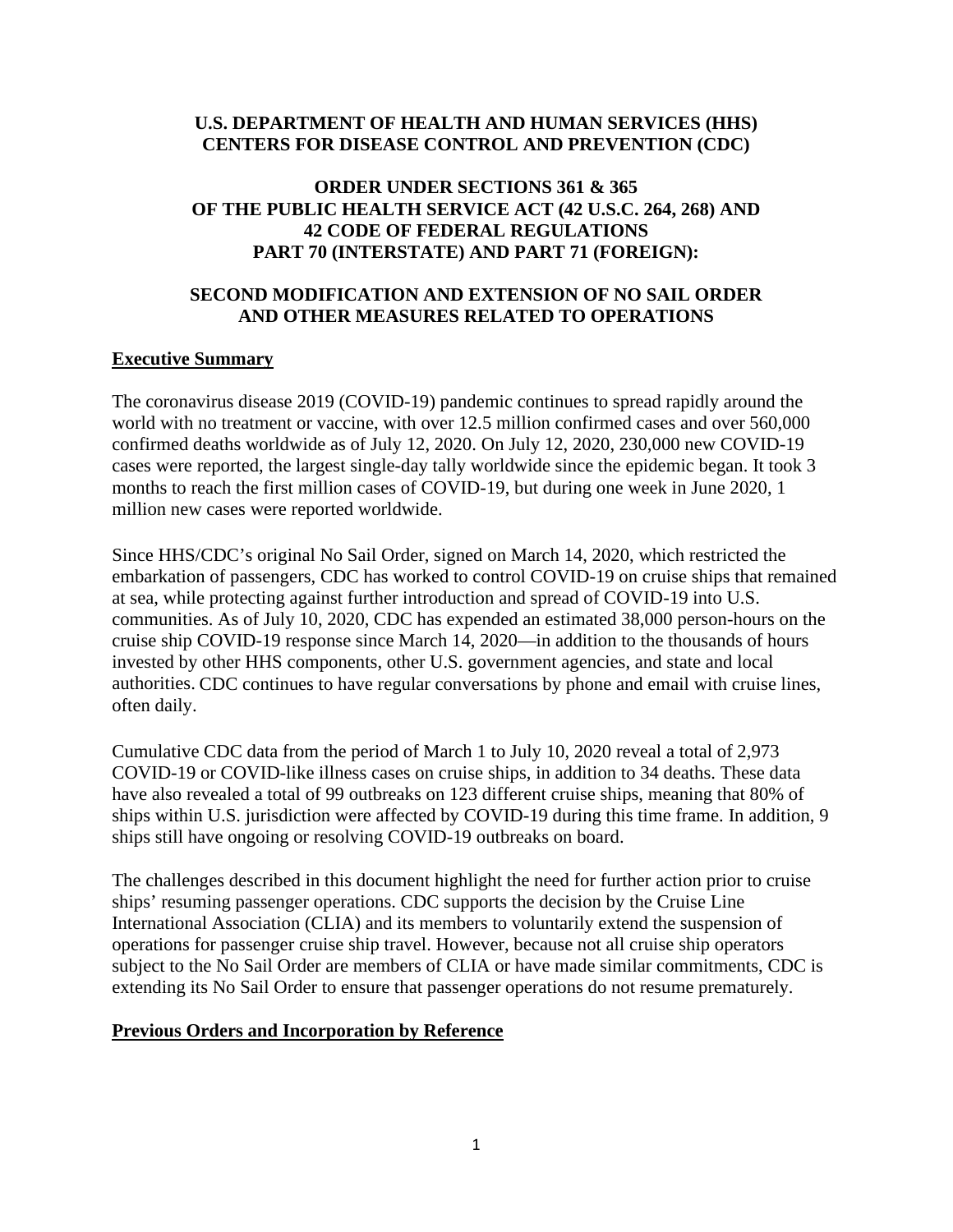This Order renews the No Sail Order and Other Measures Related to Operations signed by the CDC Director on March [1](#page-1-0)4, [2](#page-1-1)020,<sup>1</sup> as further modified and extended effective April 15, 2020<sup>2</sup> subject to the modifications and additional stipulated conditions as set forth in this Order.

This Order shall remain in effect until the earliest of (1) the expiration of the Secretary of Health and Human Services' declaration that COVID-19 constitutes a public health emergency; (2) the CDC Director rescinds or modifies the Order based on specific public health or other considerations; or (3) September 30, 2020.

The findings and other evidence relied upon in issuing the March 14 and April 15, 2020 Orders are incorporated herein by reference. Any ambiguity between the March 14, and April 15, 2020 Orders, as modified by the current Order, shall be resolved in favor of the current Order.

# **Statement of Intent**

This Order shall be interpreted and implemented in a manner as to achieve the following paramount objectives:

- Preserving human life;
- Preserving the health and safety of cruise ship crew members, port personnel, and communities;
- Preventing the further introduction, transmission, and spread of COVID-19 into and throughout the United States;
- Preserving the public health and other critical resources of Federal, State, and local governments;
- Preserving hospital, healthcare, and emergency response resources within the United States; and
- Maintaining the safety of shipping and harbor conditions.

# **Applicability**

This Modification and Extension of No Sail Order and Other Measures Related to Operations shall apply only to the subset of carriers<sup>[3](#page-1-2)</sup> described below and hereinafter referred to as "cruise" ships":

<span id="page-1-0"></span><sup>1</sup> No Sail Order and Suspension of Further Embarkation. [www.federalregister.gov/documents/2020/03/24/2020-](http://www.federalregister.gov/documents/2020/03/24/2020-06166/no-sail-order-and-suspension-of-further-embarkation)

<span id="page-1-1"></span>[<sup>06166/</sup>no-sail-order-and-suspension-of-further-embarkation.](http://www.federalregister.gov/documents/2020/03/24/2020-06166/no-sail-order-and-suspension-of-further-embarkation) Last accessed June 24, 2020.<br><sup>2</sup> No Sail Order and Suspension of Further Embarkation; Notice of Modification and Extension and Other Measures Related to Operations. [www.federalregister.gov/documents/2020/04/15/2020-07930/no-sail-order-and-suspension](http://www.federalregister.gov/documents/2020/04/15/2020-07930/no-sail-order-and-suspension-of-further-embarkation-notice-of-modification-and-extension-and-other)[of-further-embarkation-notice-of-modification-and-extension-and-other.](http://www.federalregister.gov/documents/2020/04/15/2020-07930/no-sail-order-and-suspension-of-further-embarkation-notice-of-modification-and-extension-and-other) Last accessed June 24, 2020.

<span id="page-1-2"></span><sup>&</sup>lt;sup>3</sup> Carrier is defined by 42 CFR § 71.1 to mean, "a ship, aircraft, train, road vehicle, or other means of transport, including military."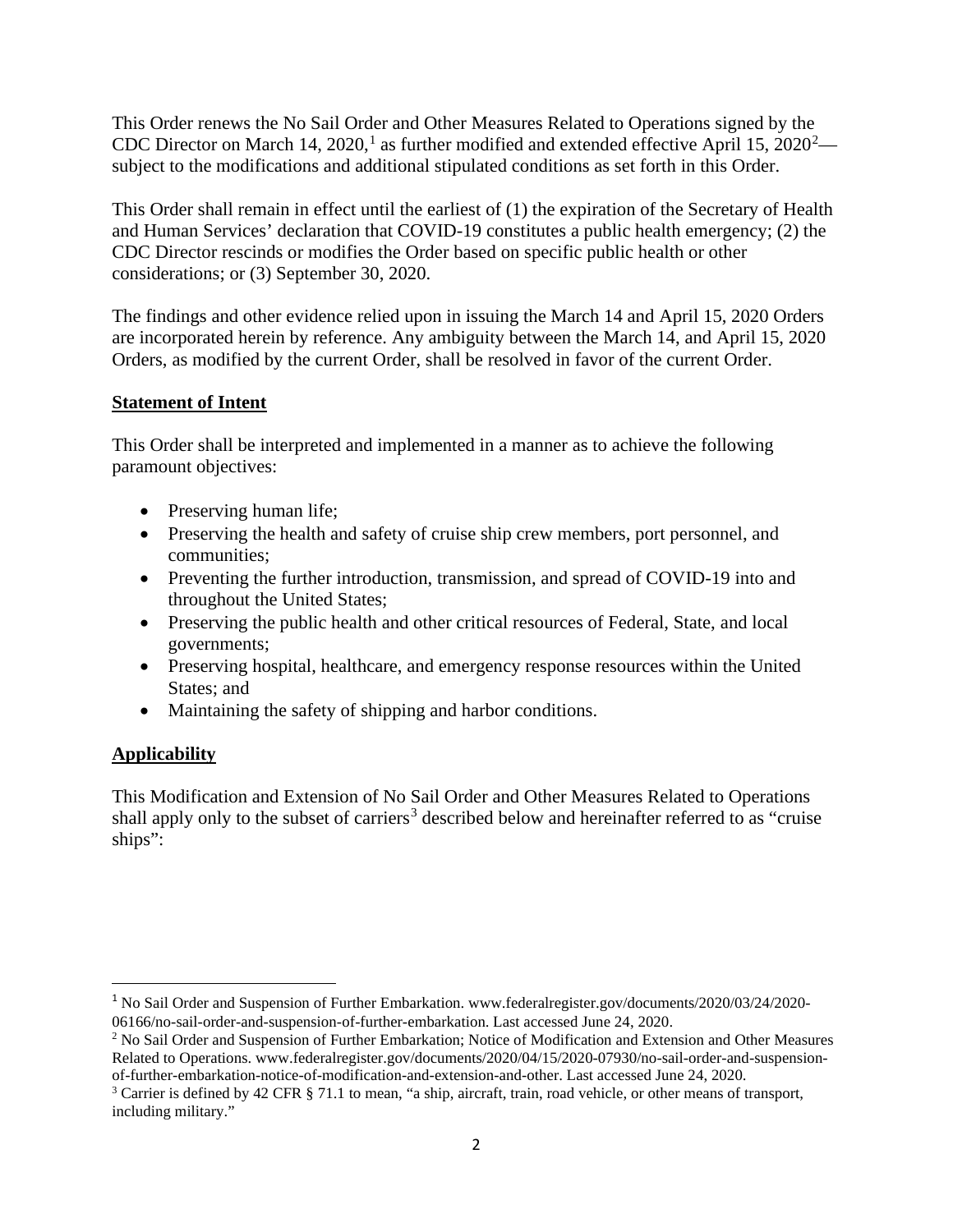All commercial, non-cargo,<sup>[4](#page-2-0)</sup> passenger-carrying vessels with the capacity<sup>[5](#page-2-1)</sup> to carry  $250<sup>6</sup>$  $250<sup>6</sup>$  $250<sup>6</sup>$ or more individuals (passengers and crew) and with an itinerary anticipating an overnight stay onboard or a twenty-four (24) hour stay onboard for either passengers or crew that are operating in international, interstate, or intrastate waterways, subject to the jurisdiction of the United States.<sup>[7](#page-2-3)</sup>

This Order shall additionally apply to cruise ships operating outside of U.S. waters if the cruise ship operator intends for the ship to return to operating in international, interstate, or intrastate waterways, subject to the jurisdiction of the United States during the period that this Order is in effect.

### **Definitions**

The following definitions shall apply for the purposes of this Order:

COVID-19 means the disease caused by the coronavirus SARS-CoV-2.

"Operations," "Operate," and "Operating" means any action by a cruise ship operator (e.g., shifting berths, moving to anchor, discharging waste, making port, or embarking or disembarking passengers or crew) to bring or cause a cruise ship to be brought into or transit in or between any international, interstate, or intrastate waterways, or maintaining a ship in layup status, [8](#page-2-4) subject to the jurisdiction of the United States.

"Operator" means the Master of the vessel (cruise ship) and any other crew member responsible for cruise ship operations and navigation, as well as any person or entity (including a corporate entity) that authorizes or directs the use of a cruise ship (e.g., as owner, lessee, or otherwise). A cruise ship operator may be either the cruise ship captain or the cruise line to which the cruise ship belongs, or both. The term "Operator" as used in this Order further incorporates the terms "company," "designated person," and "responsible person" as defined in 33 CFR. § 96.120.

<span id="page-2-0"></span><sup>4</sup> Given the substantial risk of person-to-person transmission of COVID-19, as opposed to transmission via indirect contact, this Order is currently limited to passenger, non-cargo vessels.

<span id="page-2-1"></span><sup>5</sup> A ship's capacity shall be determined based on the number of persons listed in the U.S. Coast Guard Certificate of Inspection issued in accordance with 46 CFR § 2.01-5 and that was in effect on the date of the signing of this current Order.

<span id="page-2-2"></span><sup>6</sup> Based on substantial epidemiologic evidence related to congregate settings and mass gatherings, this Order suspends operation of vessels with the capacity to carry 250 individuals or more. Evidence shows that settings as small as nursing homes or movie theaters can proliferate the spread of a communicable disease. As the numbers of passengers and crew on board a ship increase, certain recommended mitigation efforts such as social distancing become more difficult to implement. In light of the demonstrated rapid spread of COVID-19 in cruise ship settings, application of this Order to vessels carrying 250 or more individuals is a prudent and warranted public health measure. Moreover, during the early part of 2020, management of COVID-19 cases in addition to care needs resulting from the seasonal influenza epidemic placed an extreme burden on public health and healthcare systems and this Order will help avoid further stressing those systems.

<span id="page-2-3"></span><sup>&</sup>lt;sup>7</sup> This order shall not apply to vessels operated by a U.S. Federal or State government agency. Nor shall it apply to vessels being operated solely for purposes of the provision of essential services, such as the provision of medical care, emergency response, activities related to public health and welfare, or government services, such as food, water, and electricity.

<span id="page-2-4"></span><sup>8</sup> Layup means reducing cruise ship operations to those levels needed to maintain essential machinery and equipment so that the ship may be returned to service.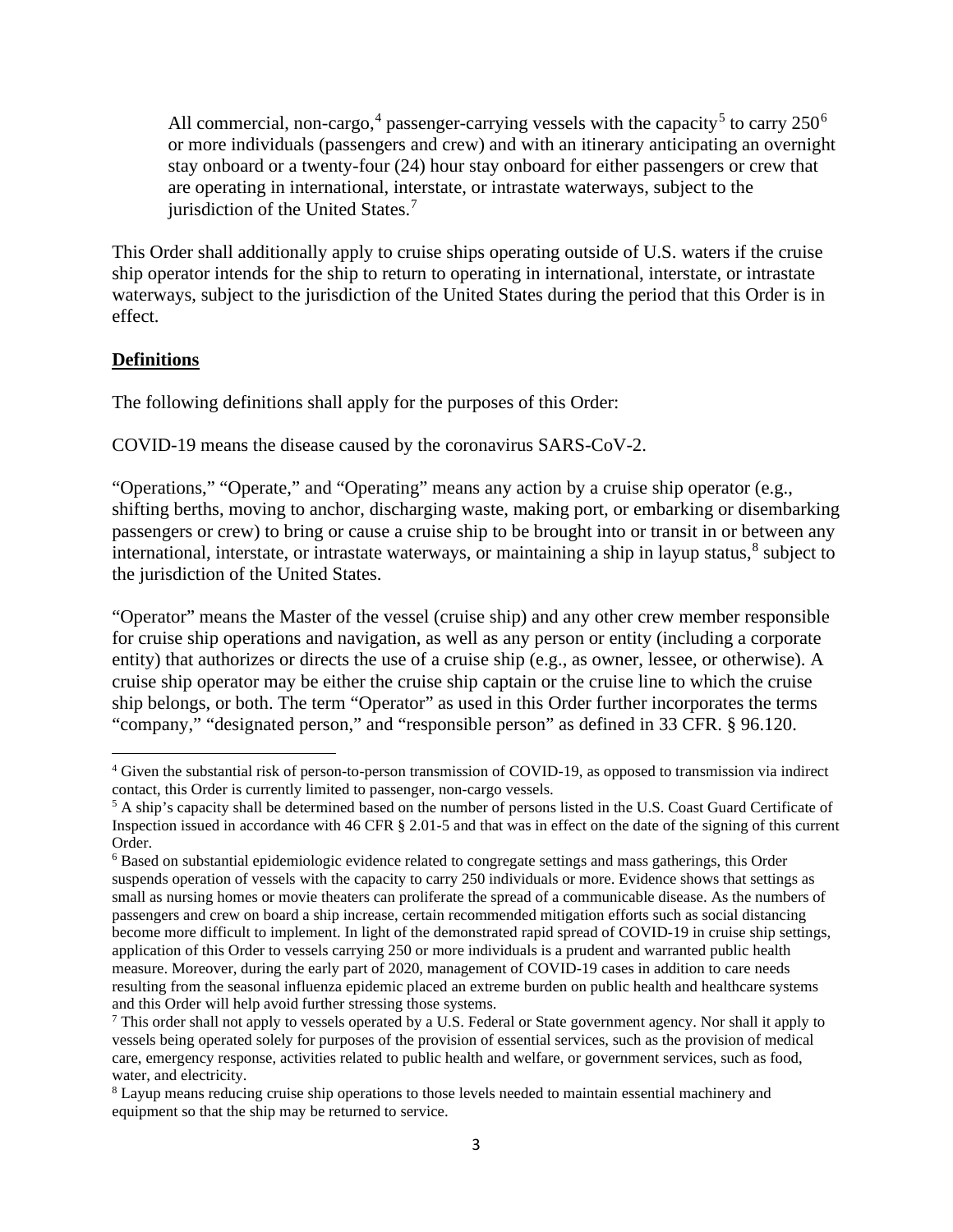# **Events Necessitating the March 14 and April 15, 2020 Orders**

On January 20, 2020, the *Diamond Princess* cruise ship departed Yokohama, Japan. On January 25, 2020, a symptomatic passenger departed the ship in Hong Kong, where he was later confirmed to have COVID-19. Upon the ship's return to Yokohama, Japanese authorities quarantined all passengers and crew on board the ship. Among the 3,711 *Diamond Princess* passengers and crew, 712 (19.2%) were subsequently confirmed to have COVID-19, 37 required intensive care, and nine died. Following this outbreak, two voyages of the *Grand Princess* cruise ship were ultimately associated with 15[9](#page-3-0) confirmed COVID-19 cases, including eight deaths.<sup>9</sup>

Because of these events, and the increased risk of transmission on cruise ships, on March 14, 2020, the CDC Director issued a No Sail Order and Other Measures Related to Operations directing cruise ships not voluntarily suspending operations to comply with certain measures. This followed a March 13, 2020, announcement by CLIA, the leading industry trade group, that its members would voluntarily suspend cruise ship operations. On March 17, 2020, CDC issued a Level 3 Travel Health Notice warning all travelers to defer cruise travel worldwide based on widespread ongoing transmission of COVID-19.<sup>[10](#page-3-1)</sup> Despite the announcement by CLIA, the application of the March 14, 2020 Order, and the Level 3 Travel Health Notice, cruise ships continued to be associated with COVID-19 outbreaks. Between March 14 and April 15, 2020, COVID-19 outbreaks were reported on several additional cruise ships. These included the Costa Cruises ships *Costa Magica* and *Costa Favolosa*; Holland America Line's *Zaandam*; the *Celebrity Eclipse*; the *Disney Wonder*; and Princess Cruises' *Coral Princess.* 

COVID-19 outbreaks on cruise ships required 27 notifications by CDC to international, state, and local health departments for over 11,000 cruise ship passengers requiring contact tracing, which resulted in countless hours of work for numerous already-burdened public health officials. This number exceeded that of the number of contacts identified from flight investigations since the beginning of the pandemic. Medical evacuation efforts necessitated by these outbreaks required resource intensive operations that involved multiple small boats to ferry contagious crew to shore and high levels of coordination between Federal, State, and local public health, maritime, and other governmental authorities. Response efforts drew valuable resources away from the immense Federal, State, and local efforts to contain and mitigate the spread of COVID-19. State and local public health officials further stated that they faced an increasing burden supporting cruise ships attempting to make port with ill passengers or crew and struggled to repatriate passengers and crew while also protecting the limited medical assets available to their communities. The intensive care requirements for infected passengers and crew in need of lifesaving critical care also greatly stressed an already overtaxed healthcare system that at the time was facing shortages of masks, test kits, beds, and ventilators needed to respond to COVID-19.

<span id="page-3-1"></span>[https://www.cdc.gov/mmwr/volumes/69/wr/mm6912e3.htm.](https://www.cdc.gov/mmwr/volumes/69/wr/mm6912e3.htm) Last accessed June 25, 2020. <sup>10</sup> CDC Travel Health Notice, *COVID-19 and Cruise Ship Travel*, at:

<span id="page-3-0"></span><sup>9</sup> Moriarty LF, Plucinski MM, Marston BJ, et al. Public Health Responses to COVID-19 Outbreaks on Cruise Ships — Worldwide, February–March 2020. MMWR Morb Mortal Wkly Rep 2020;69:347-352.

<https://wwwnc.cdc.gov/travel/notices/warning/coronavirus-cruise-ship> (originally posted, March 17, 2020). Last accessed June 25, 2020.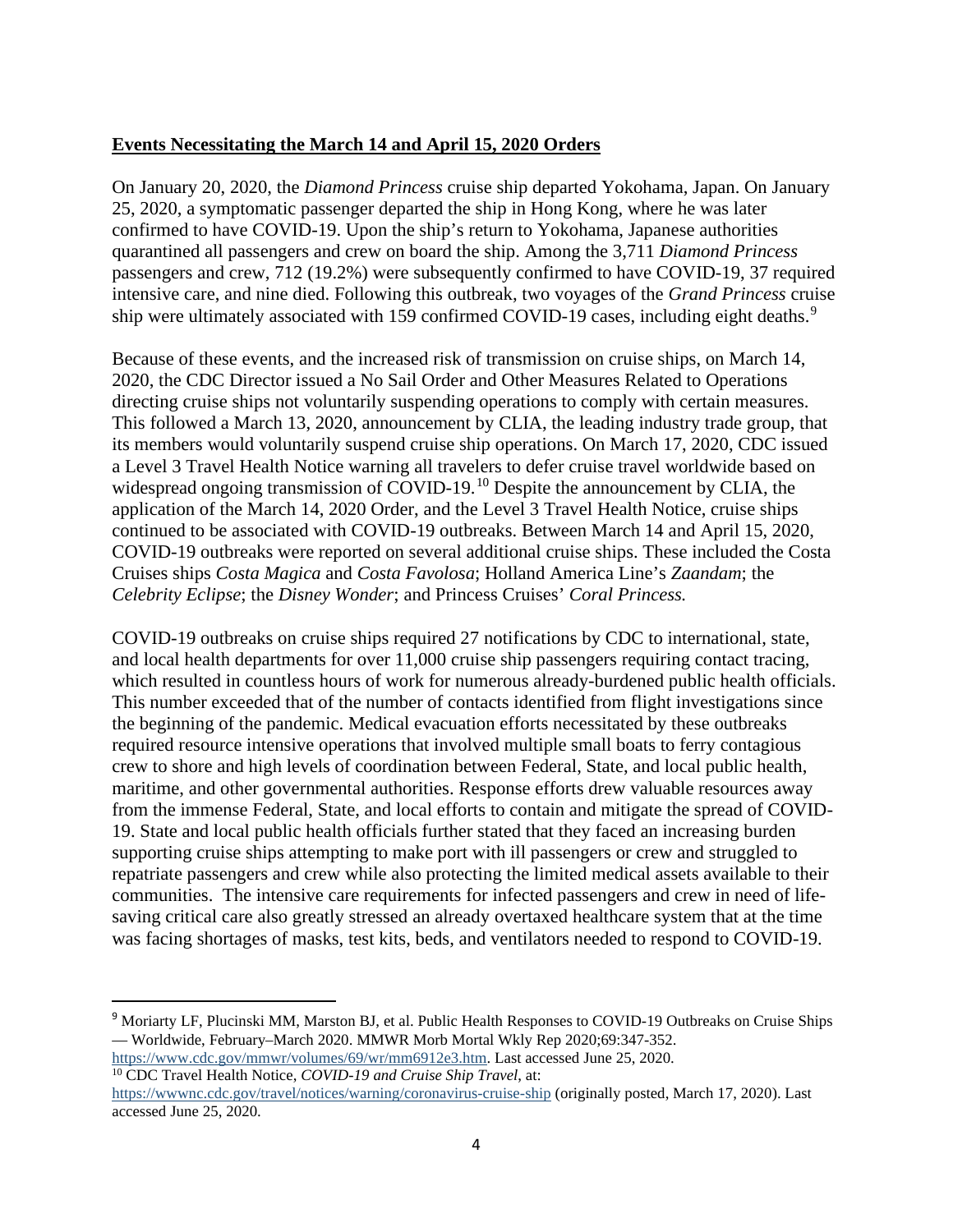Accordingly, to protect public health and safety and prevent the further introduction, transmission, and spread of COVID-19 into and throughout the United States, the CDC Director issued an Order modifying and extending the previous March 14, 2020 Order, which became effective on April 15, 2020.

# **Events Since the Issuance of the April 15, 2020 Extension**

Under the April 15, 2020 Extension, as a condition of obtaining controlled free pratique to continue to engage in cruise ship operations in any international, interstate, or intrastate waterways subject to the jurisdiction of the United States, cruise ship operations were limited, and cruise lines were required to submit plans to prevent, mitigate, and respond to the spread of COVID-19 on board to ensure a safe work environment and disembarkation for crew members. The No Sail Order (NSO) response plans had to minimize to the greatest extent possible any impact on U.S. government operations or the operations of any State or local government, or the U.S. healthcare system. While working with cruise ship operators to ensure the completeness and accuracy of these response plans, CDC allowed crew members to disembark from cruise ships in U.S. waters and return home if cruise ship operators attested to complying with requirements to disembark crew members in such a manner as to minimize the risk to other travelers and communities. Among other requirements, safe disembarkation meant not using commercial transport for disembarking crew, screening disembarking crew members for illness, ensuring that crew members with known exposure to COVID-19 traveled separately from those with no known exposure, providing face masks or cloth face coverings to disembarking crew members or confirming that they had their own face coverings, and instructing disembarking crew members to stay home for 14 days and continue to practice social distancing after reaching their final destination. This disembarkation process proved cumbersome and labor intensive; it is still ongoing even now with over 14,000 crew remaining onboard, due in part to limited charter flight availability, cruise lines' cost burdens, and some destination countries' refusing to accept returning crew.

Following the April 15, 2020 Extension, CDC published its *Interim Guidance for Mitigation of COVID-19 Among Cruise Ship Crew During the Period of the No Sail Order* to assist cruise ship operators in preventing, detecting, and medically managing confirmed and suspected SARS-CoV-2 infections and exposures among crew members. [11](#page-4-0) During this period, CDC also further assisted cruise ship operators with humanitarian medical evacuations for people in need of lifesaving support. As of July 10, 2020, CDC has worked with cruise ship operators to assist in the disembarkation and safe return home of approximately 8,825 crew members, including 314 U.S. citizens and residents.

Under the April 15, 2020 Extension, CDC established an enhanced surveillance process to provide a more complete picture of COVID-19 activity on cruise ships. CDC required weekly submission of the "Enhanced Data Collection (EDC) During COVID-19 Pandemic Form." The EDC form was used to conduct surveillance for COVID-19 among crew who remained on board

<span id="page-4-0"></span><sup>&</sup>lt;sup>11</sup> CDC, Interim Guidance for Mitigation of COVID-19 Among Cruise Ship Crew During the Period of the No Sail *Order* at:<https://www.cdc.gov/quarantine/cruise/management/interim-guidance-no-sail-order.html>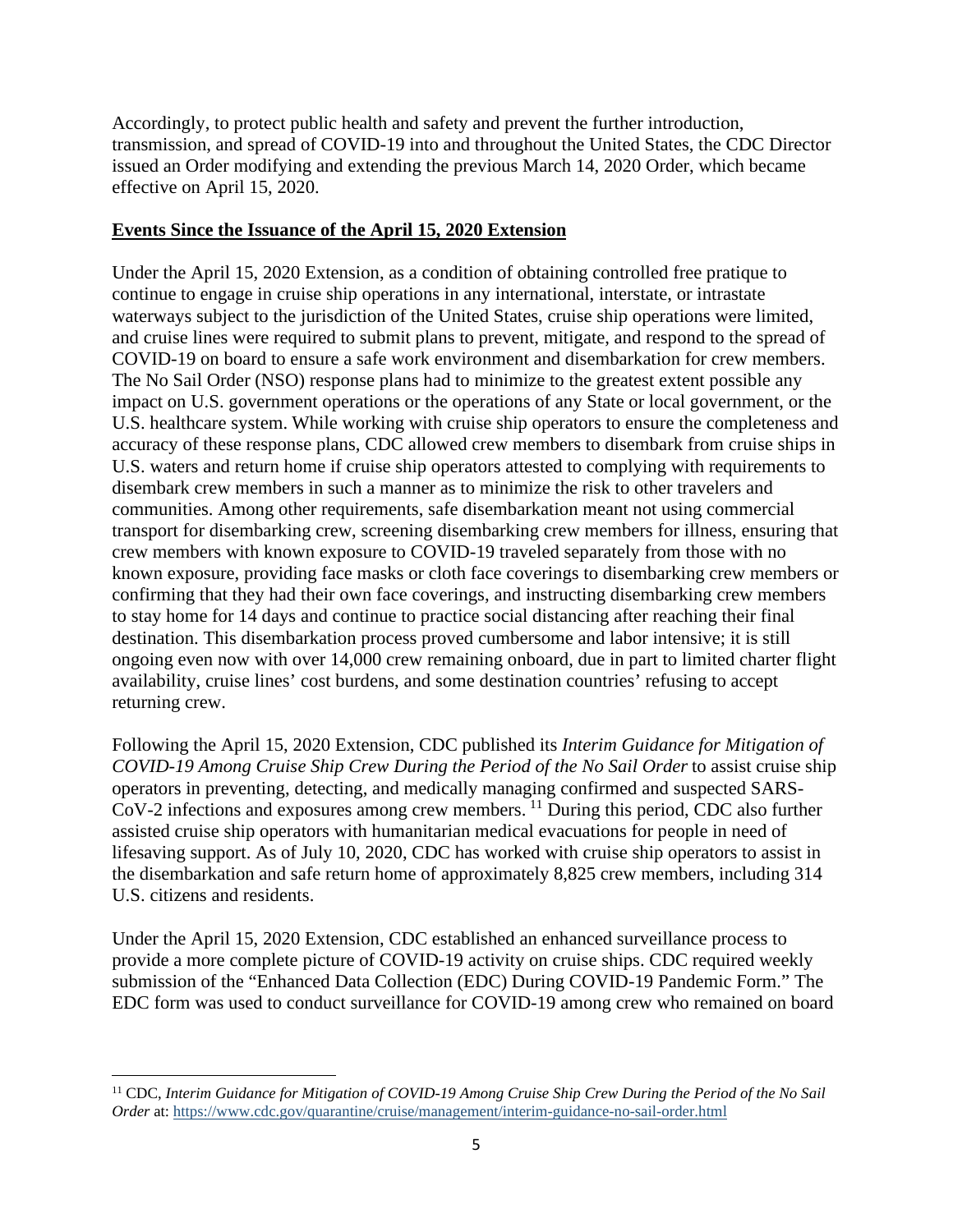cruise ships based on cumulative reports of acute respiratory illness (ARI),<sup>[12](#page-5-0)</sup> influenza-like illness  $(ILI),<sup>13</sup>$  $(ILI),<sup>13</sup>$  $(ILI),<sup>13</sup>$  pneumonia, and other clinical indicators. As of July 10, 2020, EDC reports have shown a total of 4,590 polymerase chain reaction (PCR) tests performed, 281 (6%) of which were positive, 18 hospitalizations, 2 instances of mechanical ventilation, and 9 medical evacuations for crew on ships within U.S. jurisdiction since April 15, 2020. CDC recommended that ships' surveillance include routine testing for SARS-CoV-2 infection, including intermittent testing of a random sample of symptomatic and asymptomatic crew members.

In addition to reviewing the NSO response plans, CDC continued to update its *Interim Guidance* as new information became available; provided technical expertise to ships with ongoing outbreaks; created cruise ship-specific websites to inform crew members, the public, and partners; and reviewed hundreds of attestations for safe disembarkation and transfer of crew members.

CDC also established a "COVID-19 Color Coding System" for ships applicable to cruise ship operators with an appropriate NSO response plan for crew management. Classification of ships under this system requires cruise company officials to sign an acknowledgment of the completeness and accuracy of their NSO response plans upon completion of CDC review of the plan. CDC additionally provides a provisional color status for ships belonging to cruise lines that do not yet have a complete and accurate plan. CDC assesses the status of a ship by reviewing surveillance data from the weekly EDC form.

- "Green" ship status means that a ship has no confirmed cases of COVID-19 or COVIDlike illness for  $28^{14}$  $28^{14}$  $28^{14}$  consecutive days among crew members onboard. In addition, cruise ship operators must sign an attestation that if the ship received ship-to-ship transfers, the crew members came from a ship with no cases of COVID-19 or COVID-like illness within the 28 days before the transfer occurred and that land-based crew embarking the ship were immediately quarantined for 14 days. Ships achieving "Green" status may use commercial travel to disembark crew members and may lessen onboard restrictions to allow crew to resume some daily interactions with fellow crew members, including social gatherings, group meetings, and use of group settings such as crew bars and gyms.
- "Yellow" ship status means that a previously designated "Green" ship reported one or more COVID-like illness cases onboard and that testing for COVID-19 is pending. If crew with COVID-like illness are not tested by PCR or if results are not available within 1 week of the case being reported, then the ship's status changes to "Red." Ships with a "Yellow" status are required to resume all preventive measures, with the exception of requiring crew members to remain in cabins as much as possible during non-working hours, and are no longer eligible for commercial travel of disembarking crew.

<span id="page-5-0"></span><sup>&</sup>lt;sup>12</sup> Acute Respiratory Illness (ARI) is defined as the presence of cough, sore throat, or rhinorrhea in the absence of fever.

<span id="page-5-1"></span><sup>&</sup>lt;sup>13</sup> Influenza-like Illness (ILI) is defined as fever (100.4 °F [38 °C]) plus either cough or sore throat in the absence of another diagnosis.

<span id="page-5-2"></span><sup>&</sup>lt;sup>14</sup> The 28-day period for COVID-19 is based on the public health standard of 2 incubation periods, which is commonly used to determine that a communicable disease of public health concern is no longer circulating in a location.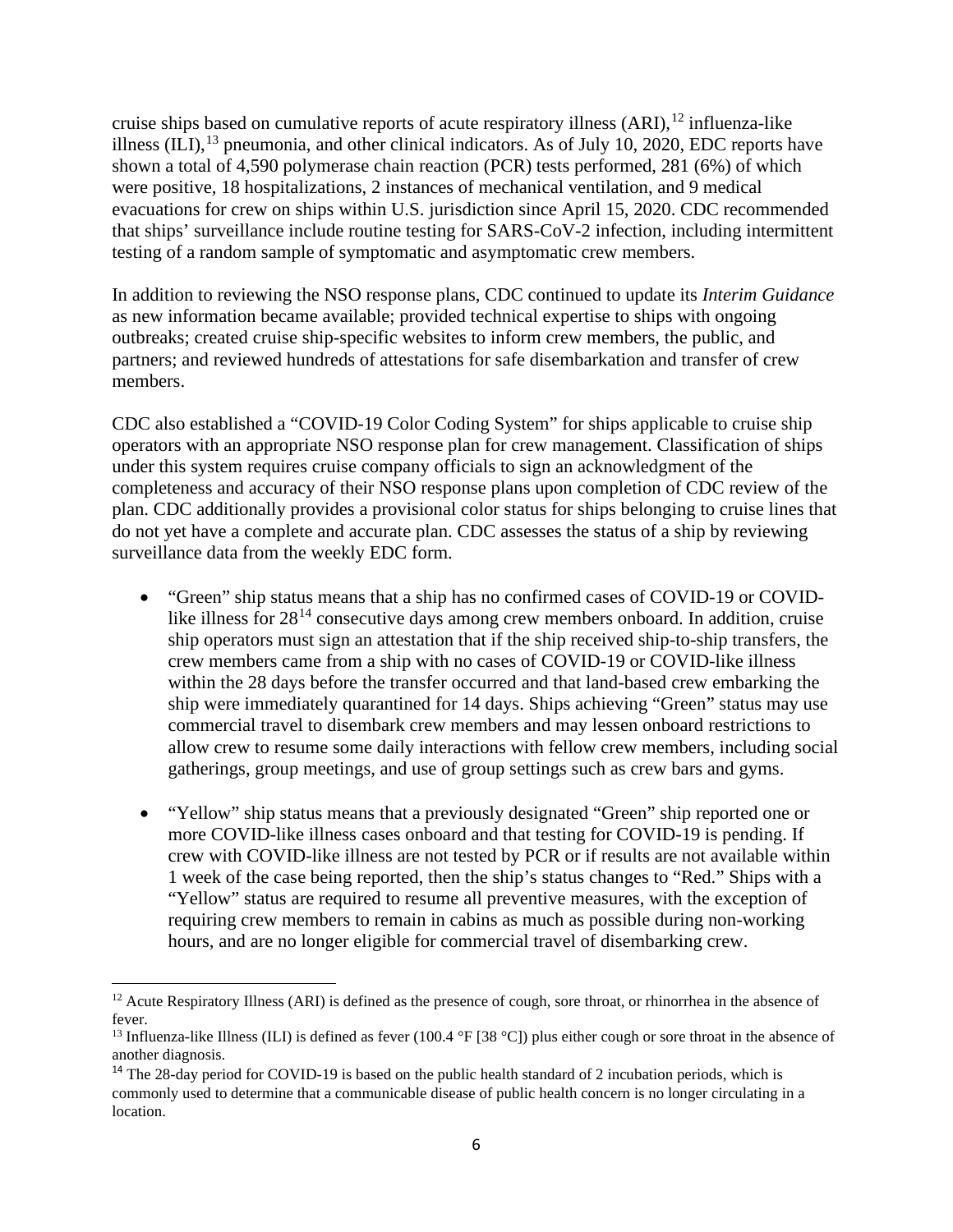• "Red" ship status means that one or more cases of laboratory-confirmed COVID-19 or COVID-like illness have occurred onboard within the past 28 days, that ship-to-ship transfers occurred from a ship that was not "Green," that embarking crew were not immediately quarantined for 14 days, or that the ship failed to submit one or more weekly EDC forms during the past 28 days. Ships with a "Red" status must follow all preventive measures, including requiring crew members to remain in cabins as much as possible during non-working hours, until the ship's status changes to "Green."

The status of the cruise ship operator NSO response plans and the color-coding status for individual ships are updated weekly at [https://www.cdc.gov/coronavirus/2019](https://www.cdc.gov/coronavirus/2019-ncov/travelers/crew-disembarkations-commercial-travel.html) [ncov/travelers/crew-disembarkations-commercial-travel.html.](https://www.cdc.gov/coronavirus/2019-ncov/travelers/crew-disembarkations-commercial-travel.html)

#### **Difficulty of Cruise Ship Operators in Submitting Appropriate Response Plans**

As of April 29, 2020, CDC had received NSO response plans from seven cruise ship operators representing approximately 110 cruise ships or about 95% of cruise ships subject to the April 15, 2020 Extension. These operators included Carnival Corporation, <sup>[15](#page-6-0)</sup> Royal Caribbean Cruise Line, Norwegian Cruise Lines, Disney Cruise Lines, Virgin Voyages, Windstar Cruises, <sup>[16](#page-6-1)</sup> and Bahamas Paradise Cruise Lines. MSC Cruises submitted an NSO response plan on May 7, 2020, covering three of its ships.

In order to manage the public health crisis occurring at sea, including analyzing epidemiologic data, reviewing and responding to NSO response plan submissions, and managing the safe disembarkation of crew, CDC created a Maritime Unit (MU) staffed with 30 subject matter experts. The MU developed an email box staffed 7 days a week to handle the volume of cruiserelated inquires received by CDC during the pandemic and established daily communications with cruise lines. For the plan review process, two MU team members were assigned to review each plan and communicate with the submitting cruise line. The work-intensive plan review process has involved assessing hundreds of documents from each cruise line to determine if they completely and adequately addressed the elements of an appropriate plan described in the April 15, 2020 Extension. Most plans needed two complete reviews and revisions, with one plan requiring seven rounds of revisions.

The plans as initially submitted by the cruise lines were incomplete and did not fully meet all the requirements of the April 15, 2020 Extension. Areas of major concern included insufficient details for monitoring crew onboard; unspecified quantities of personal protective equipment, medical and laboratory supplies, and fever-reducing medications; incomplete plans to disembark asymptomatic crew safely; missing shoreside and onboard testing agreements, supplies, and protocols; not isolating symptomatic crew; failing to close self-service buffets, salons, gyms, and

<span id="page-6-1"></span><span id="page-6-0"></span><sup>&</sup>lt;sup>15</sup> On May 24 and again on June 3, 2020, Carnival Corporation communicated to CDC that none of its operating companies had any ships in U.S. waters, nor did they expect to have any ships returning to U.S. waters before the end of the NSO period. Accordingly, CDC has held its review of the Carnival response plan in abeyance. <sup>16</sup> While Windstar Cruises initially submitted an NSO response plan for one of its ships, it later withdrew its ships from U.S. waters and stated it had no intention of returning those ships to U.S. waters during the period of the NSO. Accordingly, CDC has held its review of the Windstar response plan in abeyance.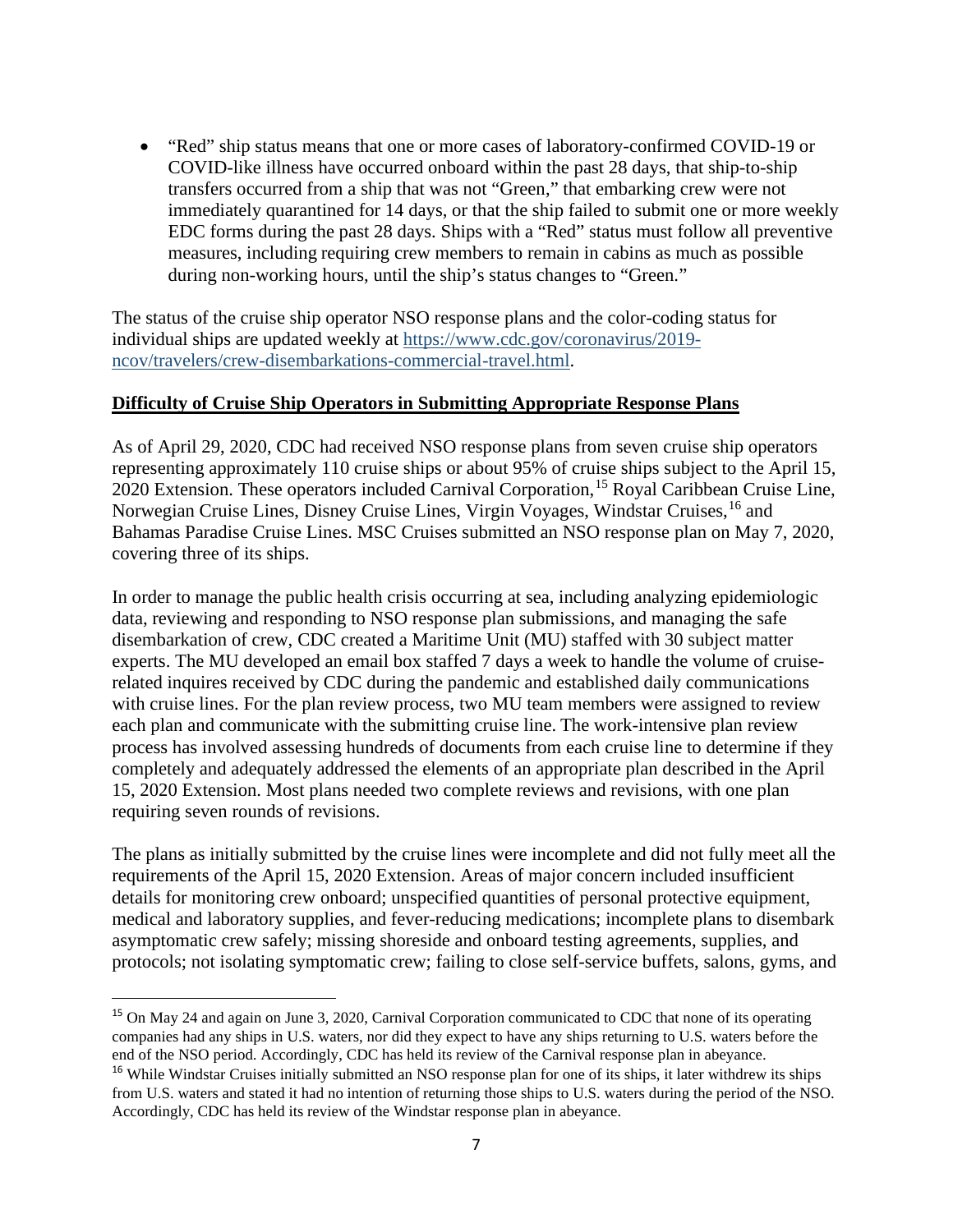recreational water facilities; lack of ability to provide the required level of medical care; and implementing social distancing and other restrictions only when physically present in U.S. waters. CDC has provided feedback to assist cruise lines in determining how best to address these concerns.

By July 10, 2020, cruise ship operators had reduced the number of cruise ships they proposed to operate in U.S. waters to approximately 49 ships, with some operators choosing to temporarily withdraw all ships remaining in U.S. waters. As of July 10, 2020, one cruise ship operator representing only one cruise ship operating in U.S. waters had an NSO response plan meeting all the elements described in the April 15, 2020 Extension: Bahamas Paradise Cruise Line.

#### **Examples of Potential Non-Compliance with the Extended No Sail Order**

The difficulty of cruise ship operators in submitting appropriate NSO response plans was compounded by several instances of potential non-compliance with the requirements of the April 15, 2020 Extension. On April 29, 2020, CDC sent a Notice of Potential Non-Compliance with the No Sail Order to Holland America Line in response to attempts by a crew member to disembark from the *Oosterdam* without cruise line officials' attesting that precautions to protect public health had been taken. This attempted disembarkation without appropriate precautions required CDC, U.S. Coast Guard, U.S. Customs and Border Protection, California Department of Public Health, Los Angeles County Health Department, and Los Angeles Police Department to leverage valuable resources and work together to enforce the NSO. In response, Holland America Line stated that the incident was the result of confusion between *Oosterdam* administrative personnel and local port agents. As a corrective measure, Holland America Line spoke to the local agents at the Port of Los Angeles and instructed them not to approve further disembarkations unless specifically instructed by shoreside management.

On May 11, 2020, CDC sent a "Dear Colleague" letter to cruise ship operators. The letter stated that CDC was aware of allegations of cruise ship non-compliance with the April 15, 2020 Extension through social media and other sources. Alleged instances of non-compliance included not adhering to social distancing protocols; unauthorized crew transfers while outside of U.S. waters; not submitting weekly surveillance data (through the EDC form); not relocating all crew to single-occupancy cabins with private bathrooms; not cancelling all social gatherings; and not closing all crew bars, gyms, or other group settings. The letter requested that cruise ship operators investigate and report instances of non-compliance to CDC and explain in writing what corrective actions had been taken to ensure future compliance. Only two cruise ship operators, Virgin Voyages<sup>[17](#page-7-0)</sup> and Royal Caribbean Cruise Ltd (RCL), and CLIA<sup>[18](#page-7-1)</sup> responded in writing.

<span id="page-7-0"></span><sup>17</sup> On May 13, 2020, Virgin Voyages submitted a report listing non-conformities with the NSO. As a corrective measure, it added its NSO response plan in its entirety to its company Safety Management System and further advised its ships that any proposed deviations required advance approval.

<span id="page-7-1"></span><sup>&</sup>lt;sup>18</sup> On May 14, 2020, CLIA responded to the letter requesting a meeting with the CDC Director to further engage with CDC. Subsequently, on June 11, the CDC Director hosted a teleconference with CLIA and other members of the cruise line industry during which CDC responded to questions submitted by CLIA relating to procedures, clarifications, and crew transfers and repatriations under the NSO.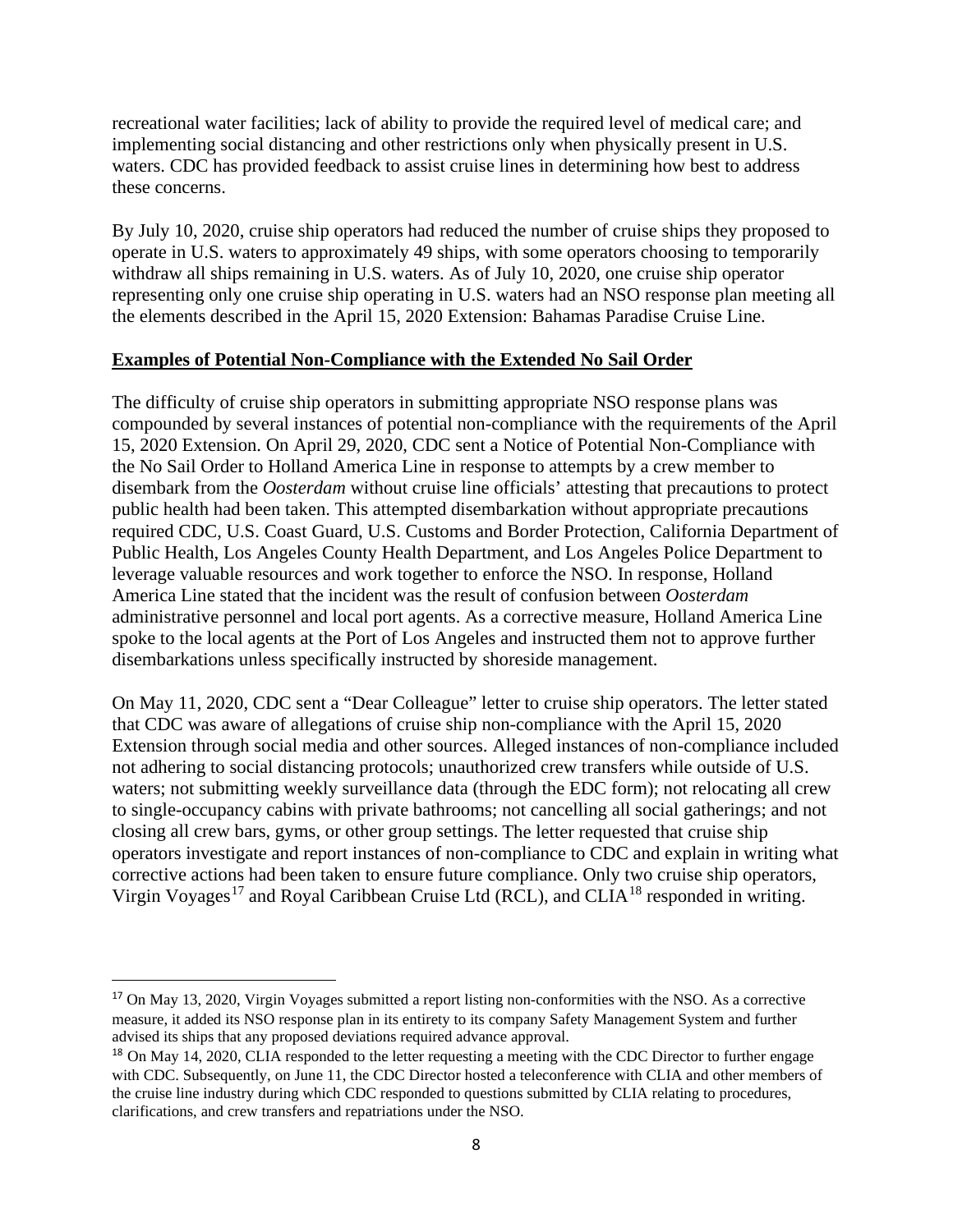On May 13, 2020, RCL responded to the May 11 "Dear Colleague" letter stating that it had investigated the allegations in the six areas described in the letter and believed that it was in full compliance. On June 9, 2020, CDC sent a letter to RCL stating that on May 20, 2020, CDC had received attestations for 64 ship-to-ship transfers occurring from May 12 to May 20 for 21 ships in both the Royal Caribbean International and Celebrity Cruises, Inc. brands. While RCL had originally represented that these transfers were for crew who met CDC's criteria for "recovered" from COVID-19, RCL in later communications acknowledged that transferred crew had not met these criteria. Furthermore, while RCL officials did submit multiple attestations for these transfers, the attestations were submitted belatedly after the transfers were complete. The submitted attestations were also per ship, not per disembarkation, and lacked a required disembarkation date. For these reasons, the attestations were inconsistent with CDC's *Interim Guidance*. On June 15, 2020, RCL responded stating that these incidents were due to a misinterpretation of the *Interim Guidance* and that it would adjust its practices in the future.

On May 22, 2020, CDC sent a Notice of Potential Non-Compliance with the No Sail Order to Norwegian Cruise Line Holdings Ltd (NCLH). The notice stated that CDC had become aware of reports of alleged non-compliance on several NCLH cruise ships including the *Norwegian Escape*, *Norwegian Epic*, *Norwegian Joy*, *Oceania Marina*, and *Seven Seas Navigator*. These allegations included not adhering to social distancing protocols, not cancelling all social gatherings, not relocating all crew to single-occupancy cabins with private bathrooms, not suspending self-service buffets, and crew not wearing cloth face coverings when outside individual cabins. CDC further requested that NCLH address the veracity of these allegations and outline what corrective steps it would take to prevent reoccurrences.

On May 29, 2020, NCLH sent a response to CDC's May 22 letter. It cited the difficulty in achieving and mandating social distancing among crew members at all times. NCLH had modified dining venues, seating, and meal service to facilitate social distancing, but allowed a "maximum of 4 persons at a table" onboard all ships. It had also "designated large open-air area spaces to be utilized by crew at their leisure, limiting the amount of people and encouraging social distancing." NCLH stated that ships operating with reduced manning limited its ability to operate without self-service buffets. Lastly, NCLH stated that it believed it had exceeded CDC's guidance "by not just asking but encouraging our crew to wear face coverings." NCLH's response did not specifically address what corrective actions it would take to align its practices with CDC's *Interim Guidance* and did not address the issue of not relocating crew to singleoccupancy cabins with private bathrooms.

On July 2, 2020, CDC sent NCLH an additional notice requesting that it take immediate corrective action to align its practices with the April 15, 2020 Extension and CDC's *Interim Guidance*. CDC asked NCLH to explain with greater specificity what steps it had taken to instruct crew across its fleet to wear cloth face coverings when outside of individual cabins (e.g., through posted signage or verbal reminders). CDC further noted that depending on table size, allowing a maximum of 4 persons at a table did not ensure maintaining a minimum distance of 2 meters (6 feet) from one another during meal service. Furthermore, to the extent that NCLH had allowed crew to gather in any group setting, it was advised to discontinue this practice until "Green" status onboard the ship had been achieved. Moreover, CDC advised NCLH that operating a self-service meal operation was considered a high-risk practice because of the role of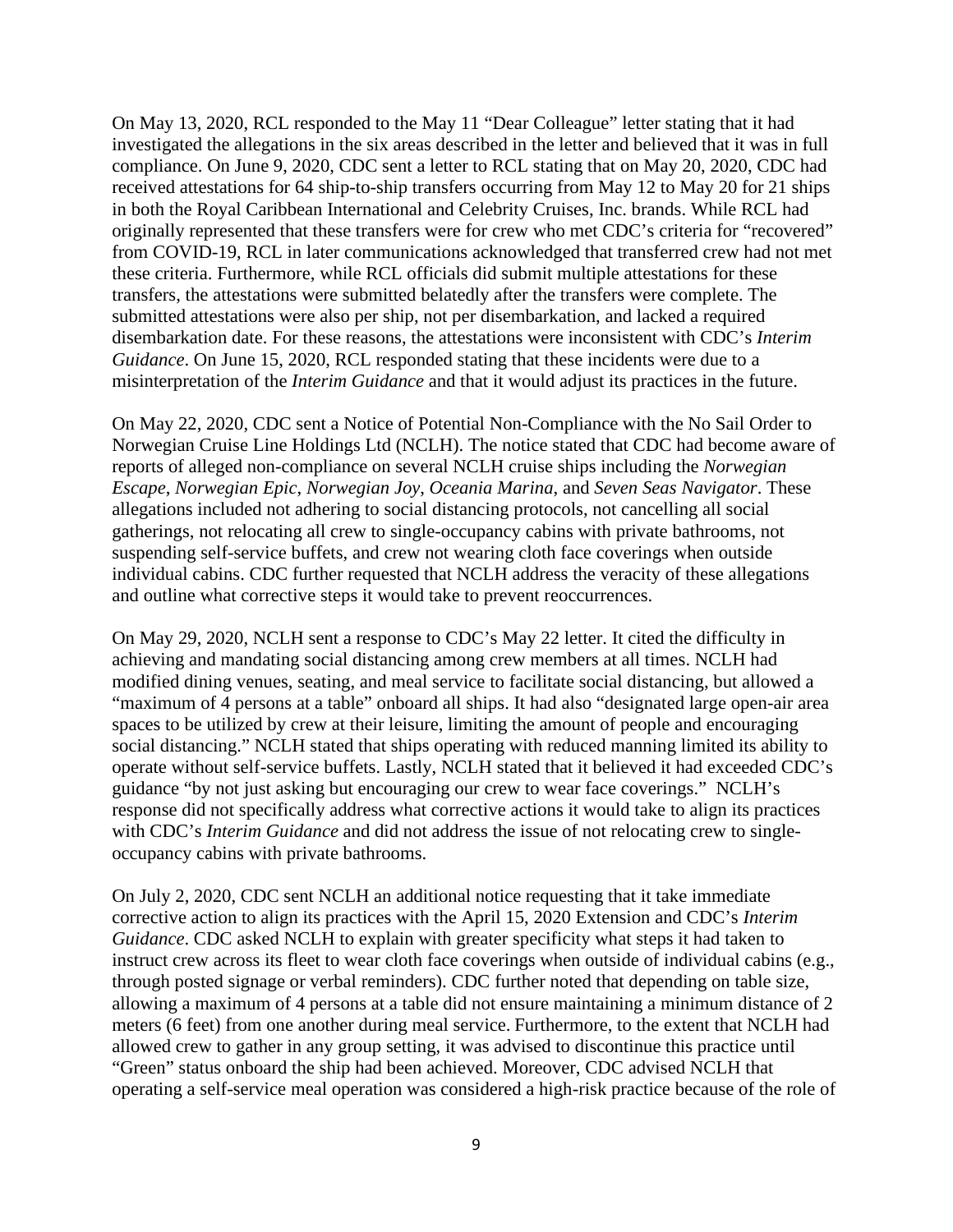fomites in transmission of COVID-19 and advised it to discontinue this practice on all ships across its fleet. Lastly, CDC requested NCLH explain whether it had at any time not relocated all crew to single-occupancy cabins with private bathrooms.

On July 9, 2020, CDC received NCLH's response to its July 2 letter. NCLH stated that it had implemented new procedures to mandate the wearing of face coverings by crew members when outside of individual cabins. To reinforce this mandate, it had instituted "mask patrols" comprised of security team members who were authorized to order crew members back to their cabins if seen not properly masked in public areas. NCLH also confirmed that it had discontinued its previous practice of allowing up to four crewmembers to dine together at the same table. It further confirmed that it understood CDC's color-coding system and noted that all gyms, bars, and lounges fleetwide were closed and remained closed since the inception of the NSO. NCLH had also disseminated CDC materials in written form fleetwide to all crew members, instead of conducting in person meetings or trainings on COVID-19. NCLH further confirmed that it had discontinued self-service meal operations and in lieu of such self-service operations had designated crew members to assist other crew members during meal service. Lastly, while it had initially found housing of all crew members in single-occupancy cabins to be infeasible based on the number of crew members on board, it confirmed that all remaining crew members who had not repatriated were currently housed in single occupancy cabins with private bathrooms.

On June 10, 2020, CDC sent a Notice of Potential Non-Compliance with the No Sail Order to Disney Cruise Lines (DCL) relating to inadequate spacing and mixing of staterooms intended for "well" and "sick" crew and potential failure to discontinue buffet meal service during an ongoing COVID-19 outbreak. These concerns were based on records and photographs received by CDC from the *Disney Wonder* to document compliance with elements outlined in the April 15, 2020 Extension. CDC also sent DCL a separate letter documenting its concerns regarding a sustained outbreak of COVID-19 or COVID-like illness among crew onboard the *Disney Wonder* during the period of the April 15, 2020 Extension. Since April 15, 2020, CDC had received reports of 181 cases of confirmed COVID-19 and 19 case of COVID-like illness associated with this ship. Of particular concern was the fact that this outbreak had continued over a ten-week time frame, including before the April 15, 2020 Extension, with the last date of COVID-like illness reported to CDC on May 25, 2020.

On June 24, 2020, DCL responded that inadequate spacing and mixing of staterooms intended for "well" and "sick" crew occurred because of the challenges of transferring asymptomatic, symptomatic, and COVID-19-positive crew members between rooms and limited availability of vacant staterooms with balconies. DCL also denied that an "active" buffet meal service was in place and affirmed that crew members would point out desired meal items and then have other crew members serve those items to them on a plate. In regard to the outbreak onboard the *Disney Wonder*, DCL asserted that any discrepancies in reporting positive test results to the CDC were due to inadvertent error. As a corrective action, DCL stated that it had reviewed and reinforced the proper procedures for reporting of illness to the CDC. In describing what factors may have led to the magnitude and duration of this outbreak, DCL noted that numerous crew members who subsequently tested positive for COVID-19 were asymptomatic and that some of these crew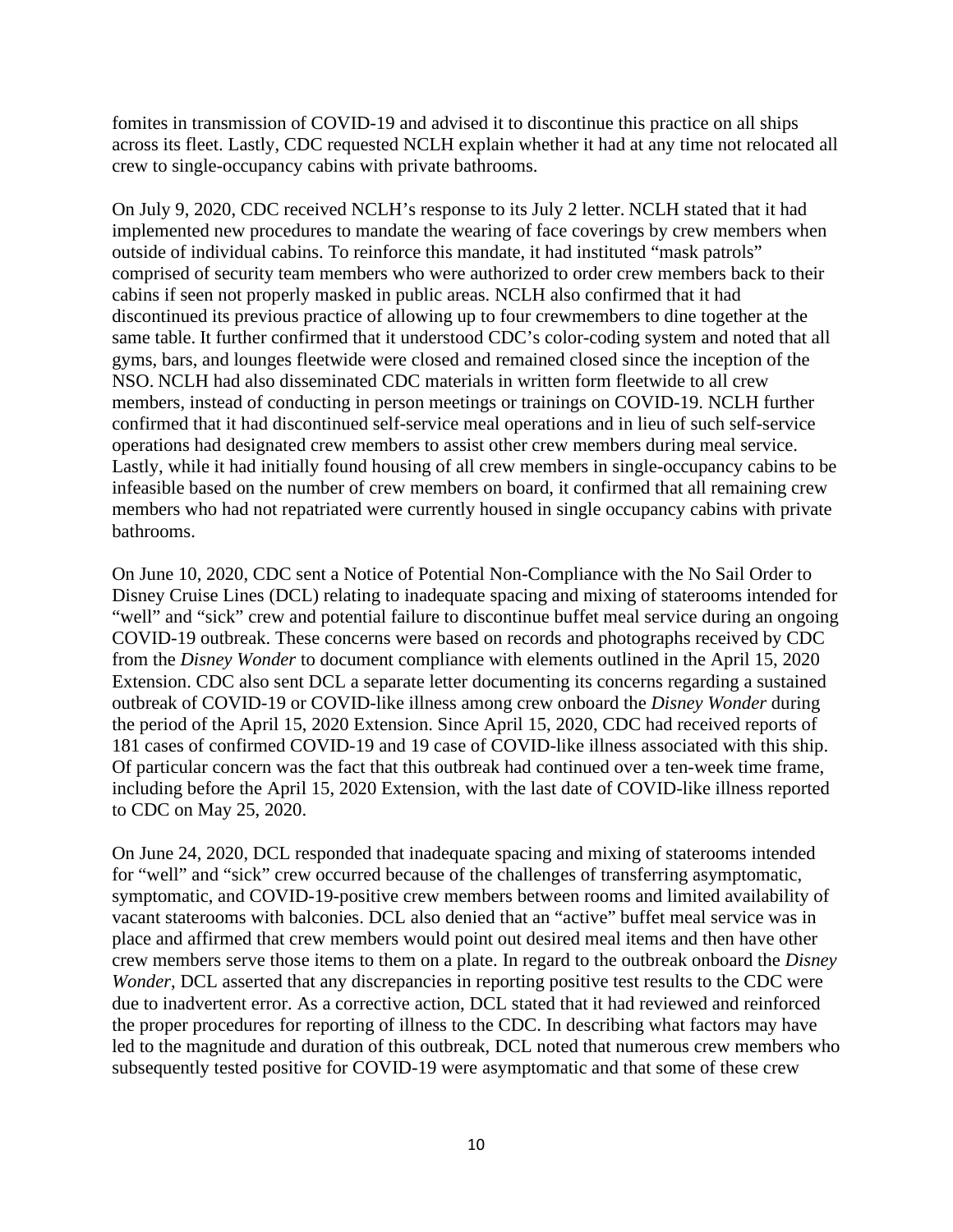members served as essential crew and were not quarantined in their rooms until the results of ship-wide testing were received.

# **Actions Taken by Other Countries in Regard to Cruise Ship Travel**

A number of countries have taken aggressive steps to mitigate the risks of COVID-19 exacerbated by cruise ship travel. On March 9, 2020, Canada's Chief Public Health Officer issued a formal health advisory asking all Canadians to avoid travelling on cruise ships because the ships represent a high-risk environment for viral transmission of COVID-19. On March 19, 2020, the Canadian Government issued Ship Safety Bulletin No. 05/2020: *Deferral of the Canadian Cruise Ship Season for Vessels Capable of Carrying 500 Persons or More until July 1,*  2020.<sup>[19](#page-10-0)</sup> These regulations restricted cruise ships capable of carrying 500 or more persons, including both passengers and crew members from accessing ports managed by port authorities, public ports, public port facilities, and the St. Lawrence Seaway until July 1, 2020. On May 29, 2020, these restrictions were extended to cruise ships with overnight accommodations carrying more than 100 people operating in Canadian waters until October 31, 2020.

On March 18, 2020, the Governor-General of the Commonwealth of Australia declared a human biosecurity emergency that included a ban on international cruise ships entering Australian ports.[20](#page-10-1) On May 15, 2020, the Governor-General extended the human biosecurity emergency period for an additional three months, from June 17 to September 17, 2020.<sup>[21](#page-10-2)</sup> This enabled the Minister for Health on May 20, 2020, to extend a prohibition on the arrival at any Australian port of any international cruise ship that had left a foreign port. These restrictions include direct arrivals and round-trip cruises. On May 22, 2020, the restriction on cruise ships entering Australian waters was extended for a further three months until September 17, 2020. Under this restriction, any cruise ship capable of carrying more than 100 passengers is prohibited from operating cruises in Australia. When this restriction went into effect on March 27, 2020, there were 28 international cruise ships in Australian waters. Under the direction of the Australian Border Force, these ships and their crew safely departed.

In addition, as of July 10, 2020, numerous countries have restricted passenger cruise ship travel to some degree. These include Aruba, Barbados, Bermuda, British Virgin Islands, Cayman Islands, Dominican Republic, Greece, Grenada, Honduras, Norway, Panama, Seychelles, and Spain.

# **Supplemental Information Relating to COVID-19 Transmission Onboard Cruise Ships**

<span id="page-10-1"></span><span id="page-10-0"></span><sup>&</sup>lt;sup>19</sup> Deferral of the Canadian Cruise Ship Season for Vessels Capable of Carrying 500 Persons or More until July 1, 2020 - SSB No.: 05/2020. [www.tc.gc.ca/eng/marinesafety/bulletins-2020-05-eng.htm. Last accessed June 24,](http://www.tc.gc.ca/eng/marinesafety/bulletins-2020-05-eng.htm.%20Last%20accessed%20June%2024) 2020. <sup>20</sup> COVID-19 Legislative response—Human Biosecurity Emergency Declaration Explainer. [www.aph.gov.au/About\\_Parliament/Parliamentary\\_Departments/Parliamentary\\_Library/FlagPost/2020/March/COV](http://www.aph.gov.au/About_Parliament/Parliamentary_Departments/Parliamentary_Library/FlagPost/2020/March/COVID-19_Biosecurity_Emergency_Declaration)

<span id="page-10-2"></span>[ID-19\\_Biosecurity\\_Emergency\\_Declaration.](http://www.aph.gov.au/About_Parliament/Parliamentary_Departments/Parliamentary_Library/FlagPost/2020/March/COVID-19_Biosecurity_Emergency_Declaration) Last accessed June 24, 2020. <sup>21</sup> Cruise Ship Prohibition Extended. [www.newsroom.abf.gov.au/releases/cruise-ship-prohibition-extended.](http://www.newsroom.abf.gov.au/releases/cruise-ship-prohibition-extended) Last accessed June 24, 2020.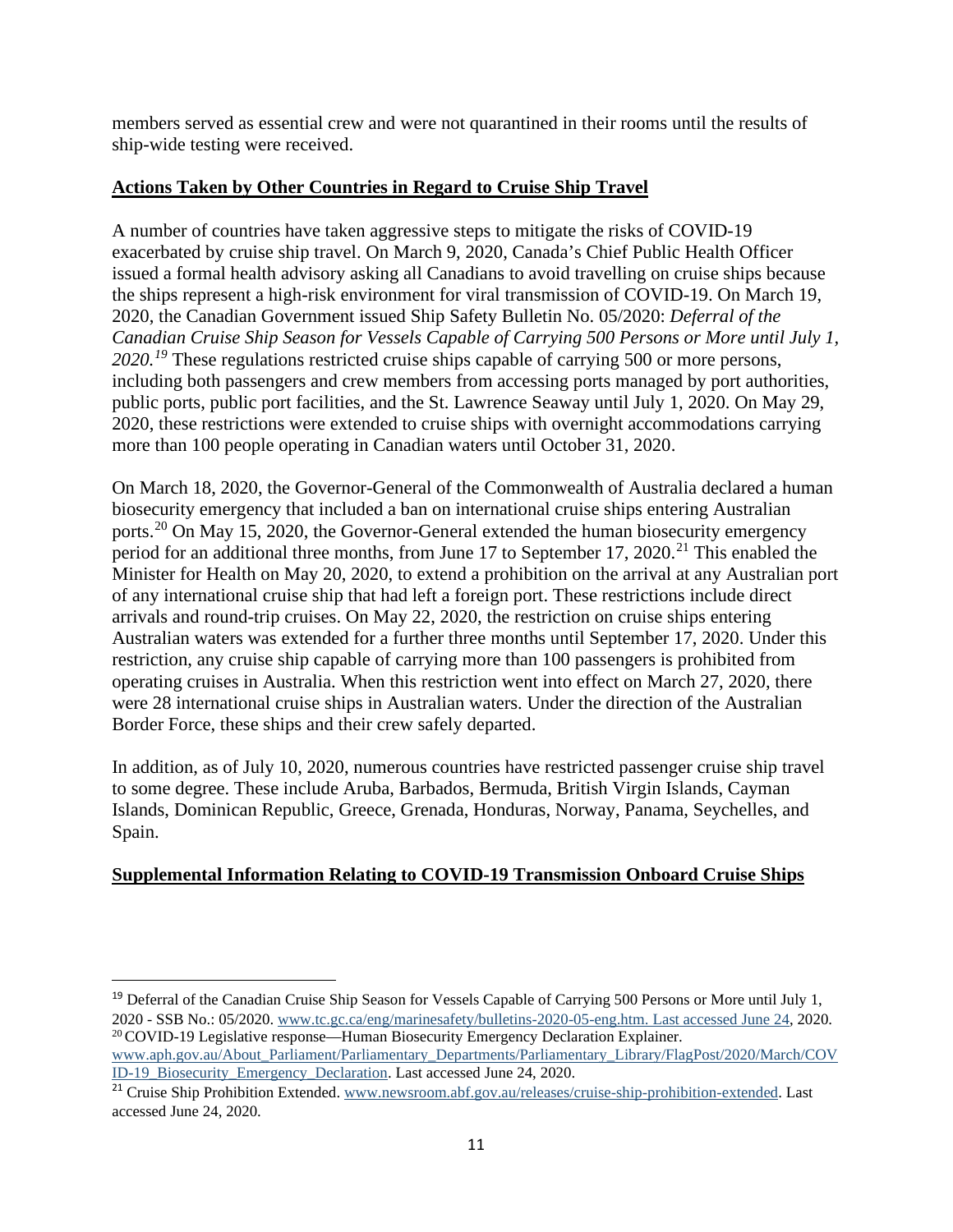As of July 10, 2020, CDC has recorded approximately 99 outbreaks of COVID-19 onboard 123 ships within U.S. jurisdiction<sup>[22](#page-11-0)</sup> including 958 confirmed cases, 2,015 suspect/probable cases and 34 deaths. Of the 49 ships currently operating or planning to operate in U.S. waters during the period of the April 15, 2020 Extension, COVID-19 activity onboard continues and there still remain 10 "Provisionally Red" ships (i.e., reporting at least one confirmed case of COVID-19 or COVID-like illness in the past 28 days).

Since the issuance of the April 15, 2020 Extension, cruise ships with significant outbreaks involving passengers and crew, such as the *Celebrity Eclipse* (92 confirmed COVID-19 cases, 8 suspect/probable COVID-19-like illness cases) and the *Coral Princess* (29 confirmed, 107 suspect/probable, and 5 deaths), arrived on U.S. shores as other countries around the world closed their ports to cruise ships.<sup>[23](#page-11-1)</sup> These outbreaks not only endangered those onboard and at seaports, but also exposed travelers and communities throughout the world as sick and exposed passengers from ships like the *Zandaam[24](#page-11-2)* (10 confirmed, 233 suspect/probable, 7 deaths), *Ruby Princess,* and *Costa Luminosa* traversed international airports, boarded planes, and returned to their homes. The CDC does not have official case counts for the *Costa Luminosa* and *Ruby Princess*, which docked in foreign seaports; however, the media have reported that these two ships are responsible for a significant number of cases and deaths.<sup>14</sup> These outbreaks have continued in crew members on ships like the *Disney Wonder*, on which a COVID-19 outbreak spanned 10 weeks and included 229 confirmed and 43 COVID-like illness cases among crew.

The current scientific evidence suggests that cruise ships pose a greater risk of COVID-19 transmission than other settings. A recent article published in the Journal of Travel Medicine by Rocklöv et al. demonstrated that the *Diamond Princess* cruise ship experienced an onboard R<sub>0</sub> (basic reproduction rate) for COVID-19 of 14.8 before ship-wide quarantine was enacted.<sup>[25](#page-11-3)</sup> This means that each case onboard the *Diamond Princess* transmitted COVID-19 to approximately 15 other people. This reproduction rate is approximately four times higher than the  $R_0$  of the original epicenter of the outbreak in Wuhan, China, which was 3.7, meaning that each person with COVID-19 in the early days of the outbreak in Wuhan transmitted the disease to approximately four other people. In late February/early March, 149 cases of PCR-confirmed COVID-19 (of 589 tour participants) were found among U.S. residents linked to Egyptian Nile Cruises. This heightened rate of transmission onboard cruise ships has been documented in other academic publications.<sup>9, [26](#page-11-4)</sup> Cruise ship conditions amplified an already highly transmissible disease.

<span id="page-11-0"></span><sup>&</sup>lt;sup>22</sup> The U.S. Coast Guard considers certain ships operating outside of U.S. waters subject to their jurisdiction for emergency response purposes. These ships are not included in CDC's calculations.

<span id="page-11-1"></span><sup>&</sup>lt;sup>23</sup> The Pandemic at Sea. [www.washingtonpost.com/graphics/2020/politics/cruise-ships-coronavirus/.](http://www.washingtonpost.com/graphics/2020/politics/cruise-ships-coronavirus/) Last accessed June 18, 2020.

<span id="page-11-2"></span><sup>24</sup>The Pariah Ship. [www.bloomberg.com/features/2020-zaandam-pariah-ship/.](http://www.bloomberg.com/features/2020-zaandam-pariah-ship/) Last accessed June 18, 2020.

<span id="page-11-3"></span><sup>&</sup>lt;sup>25</sup> Rocklöv J, Sjödin H, Wilder-Smith A. COVID-19 Outbreak on the Diamond Princess Cruise Ship: Estimating the Epidemic Potential and Effectiveness of Public Health Countermeasures. J. Travel Med. 2020; 18;27(3):taaa030. doi: 10.1093/jtm/taaa030.

<span id="page-11-4"></span><sup>&</sup>lt;sup>26</sup> Payne DC, Smith-Jeffcoat SE, Nowak G, et al. SARS-CoV-2 Infections and Serologic Responses from a Sample of U.S. Navy Service Members — USS Theodore Roosevelt, April 2020. MMWR Morb Mortal Wkly Rep 2020;69:714–721. DOI: http://dx.doi.org/10.15585/mmwr.mm6923e4.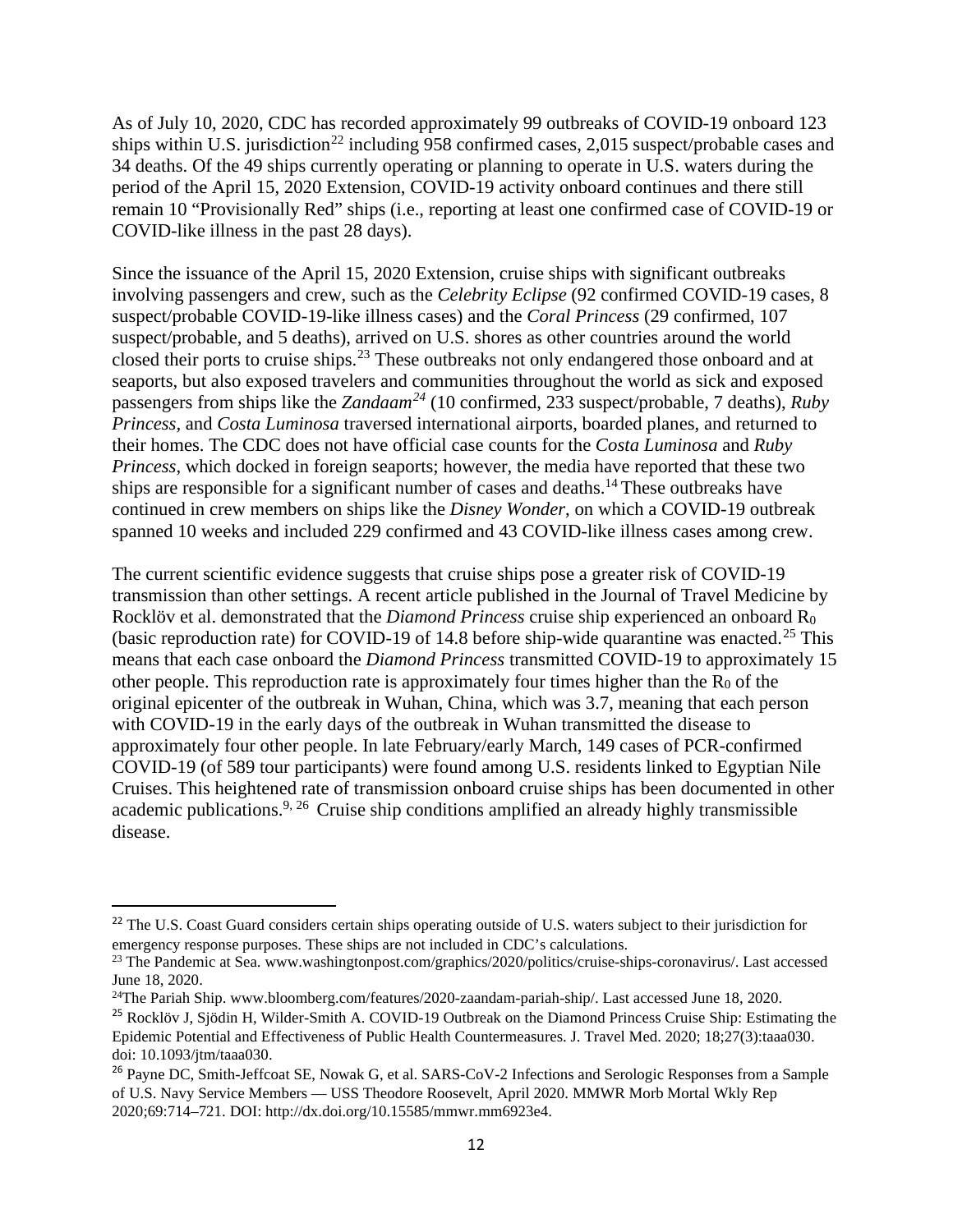Rocklöv et al. surmised that this heightened rate of transmission is due to the high population density onboard on ships, which are typically more densely populated than cities or most other living situations. While this is one contributing factor, CDC's surveillance data acquired during the period of the NSO show that drastically decreasing population onboard does not extinguish transmission. Other factors likely contributing to onboard transmission are crew living and working in close quarters in a partially enclosed environment where social distancing may prove challenging even with a limited number of people onboard.

In addition, the recent investigation by Payne et al. of transmission onboard a U.S. Navy ship demonstrated high transmission rates and high rates of mild disease and asymptomatic infection among crew.<sup>25</sup> These mild presentations and asymptomatic cases make case detection and isolation and quarantine practices based on clinical presentation alone challenging. Thus, covert spread of infection among crew may keep the virus circulating from one voyage to the next. The Navy ship investigation also demonstrates the importance of avoiding onboard congregate settings. However, with limited dining options and work areas on board cruise ships, avoiding congregate settings is challenging for crew.

Numerous challenges have arisen in detecting COVID-19 transmission onboard ships. Although examples can be given from most cruise lines, the experiences of four Royal Caribbean ships, the *Vision of the Seas*, *Liberty of the Seas*, *Enchantment of the Seas*, and *Adventure of the Seas*, particularly illustrate how an undetected COVID-19 outbreak may occur. These four ships reported no confirmed COVID-19 cases or COVID-like illness in crew for 28 days or longer. However, when crew subsequently disembarked in countries that required shoreside testing, confirmed cases of COVID-19 were detected in 55 crew members. While CDC has recommended periodic random testing of symptomatic and asymptomatic crew, to our knowledge, only 20 of 49 ships currently operating or planning to operate in U.S. waters during the period of the April 15, 2020 Extension have performed testing.

While regular testing is not a panacea and a negative test result cannot be used to rule out infection conclusively, $27$  the addition of viral testing can help detect infected crew members earlier and isolate them from others. Viral testing should be used along with other measures to decrease transmission,<sup>[28](#page-12-1)</sup> such as symptom screening, isolation and quarantine, routine social distancing, and frequent handwashing. Unfortunately, testing requires a rapid turnaround of results to be useful, and this has proven particularly challenging for ships, even when in port. Difficulties may include lack of point-of-care testing onboard and inadequate staffing to collect, track and transport samples. When rapid testing is more available, regular, repeated testing of those on board, as recommended in other high-density workplace settings, may help to detect COVID-19 outbreaks. Absent wider availability and implementation of testing, undetected outbreaks of COVID-19 among crew are likely to reoccur.

<span id="page-12-0"></span><sup>27</sup> Watson J, Whiting PF, Brush JE. Interpreting a covid-19 test result. BMJ 2020; 369: m1808. doi: <https://doi.org/10.1136/bmj.m1808>

<span id="page-12-1"></span><sup>&</sup>lt;sup>28</sup> Testing Strategy for Coronavirus (COVID-19) in High-Density Critical Infrastructure Workplaces after a COVID-19 Case Is Identified. [www.cdc.gov/coronavirus/2019-ncov/community/worker-safety-support/hd-testing.html.](http://www.cdc.gov/coronavirus/2019-ncov/community/worker-safety-support/hd-testing.html) Last accessed June 18, 2020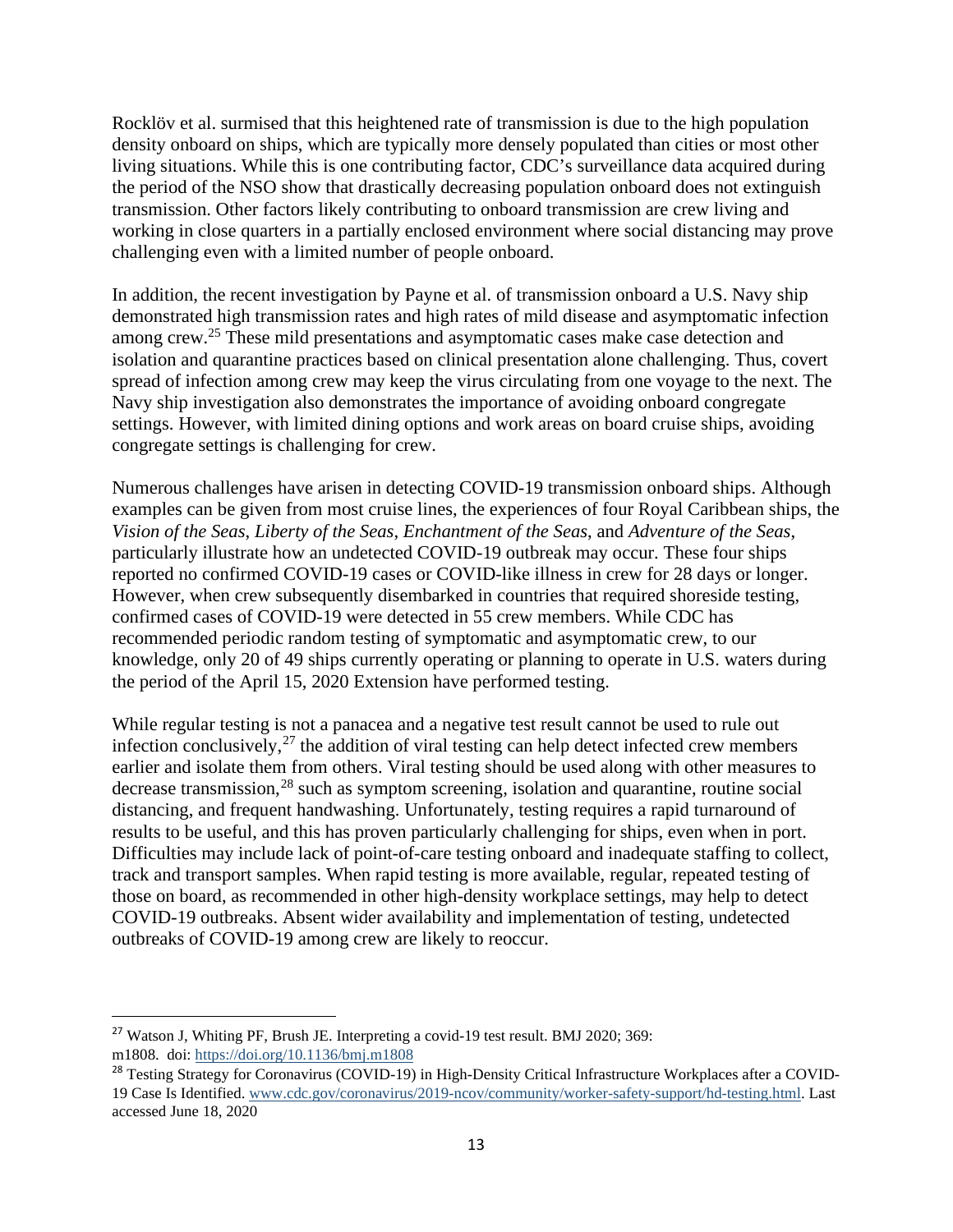# **Lack of Consensus Among Cruise Ship Operators and Need for Additional Industry-led Efforts Regarding Safely Resuming Passenger Operations**

Cruise ship operators have taken tentative steps to advance their public health response to COVID-19, improve safety, and achieve readiness to safely resume passenger operations. Under the co-chairmanship of former Health and Human Services Secretary Michael O. Leavitt, two cruise lines, RCL and NCLH, have assembled a team of subject-matter experts from a variety of disciplines under the moniker of the "Healthy to Sail Alliance." The group intends "*over the next few months* … to conduct a robust, scientifically grounded exploration on issues of cruise line health and safety" (emphasis added). Furthermore, this group states that it will "deliver to the cruise lines a set of public health recommendations that will provide participating cruise lines with a guide or pathway as they pursue their individual company efforts to achieve the confidence of regulators and passengers."

Additionally, a variety of cruise lines have promoted interventions to manage COVID-19 onboard ships in both online and in print marketing materials. These interventions include enhanced stateroom cleaning, installation of new air filters, preboarding health screenings, increased social distancing, increased availability of hand sanitizer, and more self-service meal options. It would thus be of benefit to have further industry-led engagement as to which strategies, best practices, and procedures, either singularly or in combination, would be most effective in protecting the health of passengers, crew, and global communities.

CDC will continue to update its guidance and recommendations to specify basic safety standards and public health interventions based on the best scientific evidence available. CDC will also continue to consult with international maritime public health partners on ways to reduce COVID-19 transmission on ships and will continue to monitor the global COVID-19 situation.

# **Findings and Immediate Action**

The difficulty to date of cruise ship operators to submit and adhere to appropriate NSO response plans during a time of limited operations, as well as ongoing concerns relating to noncompliance with disease prevention protocols and continued outbreaks of COVID-19 onboard cruise ships, highlight the need for further action prior to resuming passenger operations.

Accordingly, and consistent with 42 CFR §§ 70.2, 71.31(b), and 71.32(b), the Director of CDC ("Director") finds that cruise ship travel exacerbates the global spread of COVID-19, that the scope of this pandemic is inherently and necessarily a problem that is international and interstate in nature, and such transmission has not been controlled sufficiently by the cruise ship industry or individual State or local health authorities. As described in the March 14, 2020 Order, cruise ship travel markedly increases the risk and impact of the COVID-19 disease epidemic within the United States. If unrestricted cruise ship passenger operations were permitted to resume, infected and exposed persons disembarking cruise ships would place federal partners (e.g., Customs and Border Protection and the U.S. Coast Guard), healthcare workers, port personnel, and communities at substantial unnecessary risk.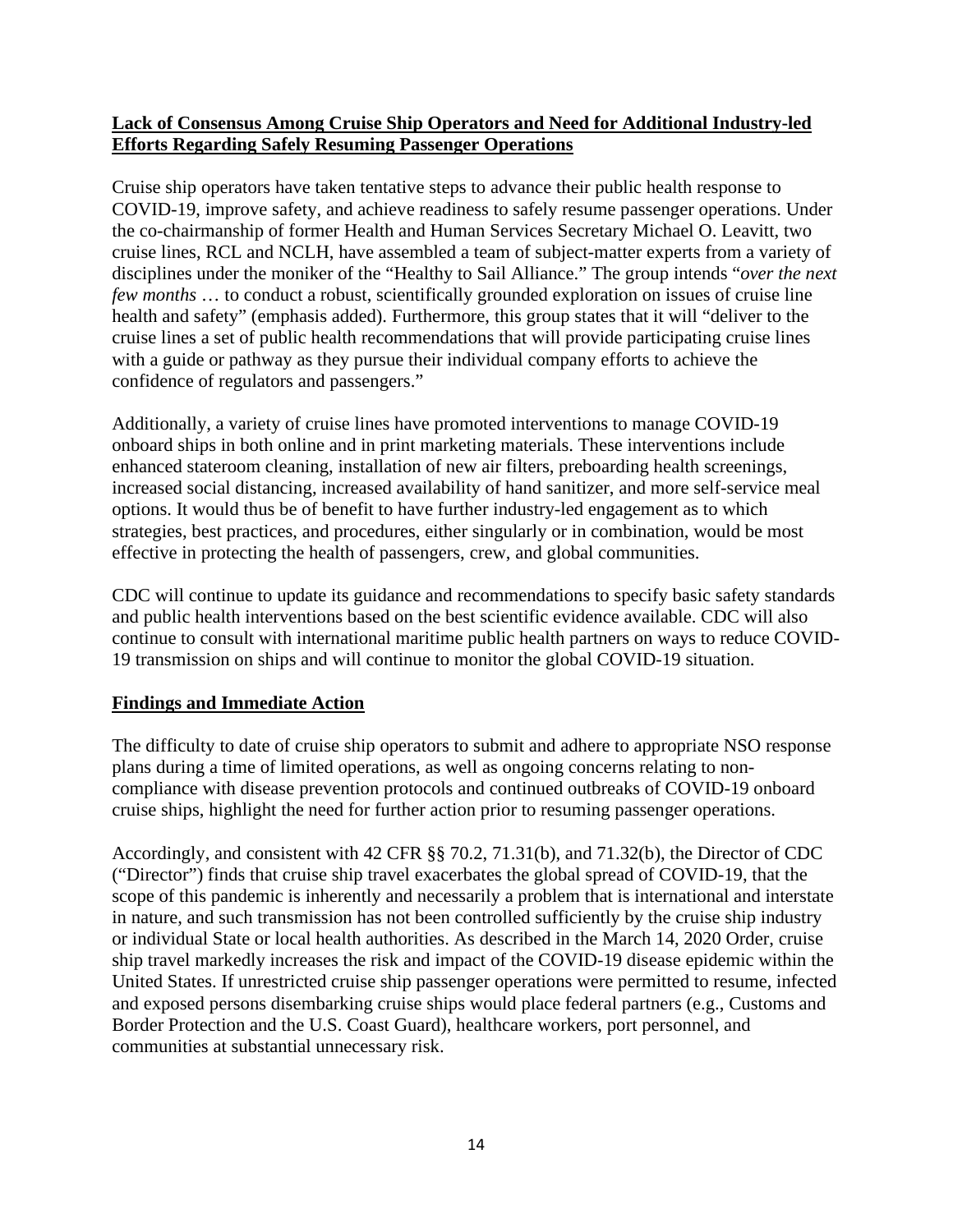The Director also finds evidence to support a reasonable belief that cruise ships are or may be infected or contaminated with a quarantinable communicable disease.[29](#page-14-0) This reasonable belief is based on information from epidemiologic and other data included in this document and the information described in the March 14, 2020 Order and the April 15, 2020 Extension. As a result, persons on board or seeking to board cruise ships may likely be or would likely become infected with or exposed to COVID-19 by virtue of being on board at a time when cases of COVID-19 are being reported in increasingly significant numbers globally.<sup>[30](#page-14-1)</sup>

Accordingly, under 42 CFR § 70.2, the Director determines that measures taken by State and local health authorities regarding COVID-19 onboard cruise ships are inadequate to prevent the further interstate spread of the disease.

This Order is not a rule within the meaning of the Administrative Procedure Act ("APA"), but rather an emergency action taken under the existing authority of 42 CFR §§ 70.2, 71.31(b), and 71.32(b). In the event that this Order qualifies as a rule under the APA, notice and comment and a delay in effective date are not required because there is good cause to dispense with prior public notice and the opportunity to comment on this Order.<sup>[31](#page-14-2)</sup> Considering the public health emergency caused by COVID-19 based, among other things, on its potential for spread on board cruise ships, it would be impracticable and contrary to the public health, and by extension the public interest, to delay the issuance and effective date of this Order. Similarly, if this Order qualifies as a rule per the definition in the APA, the Office of Information and Regulatory Affairs has determined that it would be a major rule, but there would not be a delay in its effective date as the agency has invoked the good cause provision of the APA.

If any provision in this Order, or the application of any provision to any carriers, persons, or circumstances, shall be held invalid, the remainder of the provisions, or the application of such provisions to any carriers, persons, or circumstances other than those to which it is held invalid, shall remain valid and in effect.

In accordance with 42 U.S.C. § 264(e), this Order shall supersede any provision under State law (including regulations and provisions established by political subdivisions of States), that conflict with an exercise of Federal authority, including instructions by U.S. Coast Guard or HHS/CDC personnel permitting ships to make port or disembark persons under stipulated conditions, under this Order.

This Order shall be enforceable through the provisions of 18 U.S.C. §§ 3559, 3571; 42 U.S.C. §§ 243, 268, 271; and 42 CFR §§ 70.18, 71.2.

<span id="page-14-0"></span><sup>&</sup>lt;sup>29</sup> COVID-19 is a communicable disease for which quarantine is authorized under Section 361 of the Public Health Service Act (42 U.S.C. § 264) and 42 CFR §§ 70.1, 71.1, as listed in Executive Order 13295, as amended by Executive Orders 13375 and 13674.

<span id="page-14-2"></span><span id="page-14-1"></span><sup>&</sup>lt;sup>30</sup> Since the March 14, 2020 Order, the number of global cases of COVID-19 reported by the World Health Organization (WHO) has risen from 142,534 to 12,102,328 as of July 10, 2020, with 551,046 deaths. *See* Situation Reports, WHO, [https://www.who.int/emergencies/diseases/novel-coronavirus-2019/situation-reports.](https://www.who.int/emergencies/diseases/novel-coronavirus-2019/situation-reports) <sup>31</sup> *See* 5 U.S.C. §§ 553(b)(B), (d)(3).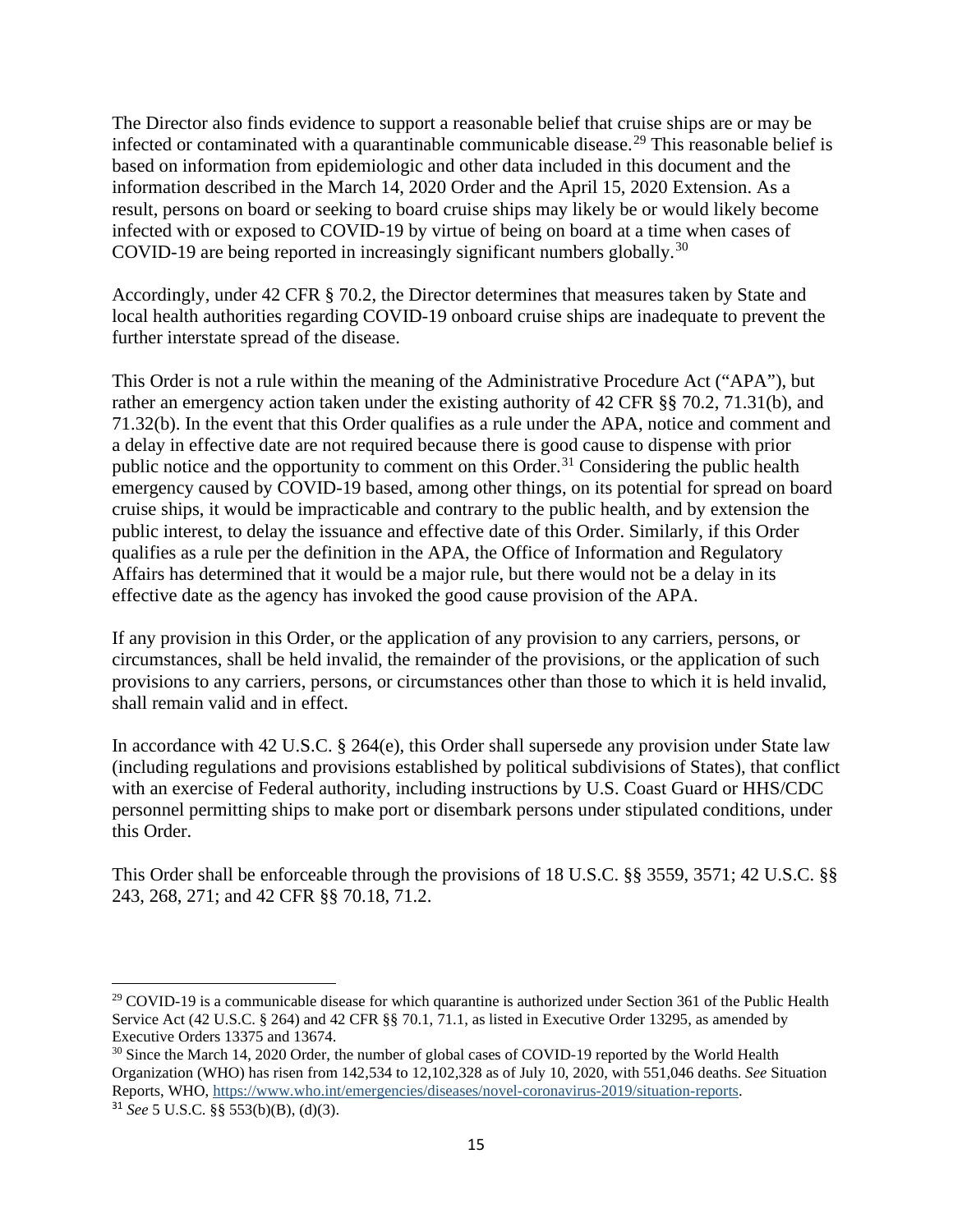Therefore, in accordance with Sections 361 and 365 of the Public Health Service Act (42 U.S.C. §§ 264, 268) and 42 CFR §§ 70.2, 71.31(b), 71.32(b), for all cruise ships described above for the period described below, it is **ORDERED**:

### Measures Related to Protecting Public Health of Communities Signed on March 14, 2020

These measures were implemented to provide public health authorities, in concert with the cruise ship industry, the necessary pause in operations to develop and implement an appropriate and robust plan (1) to prevent and mitigate the further spread of COVID-19 in communities, and (2) to prevent the spread of the disease onboard and ensure the health of cruise ship passenger and crew.

Accordingly, the following terms and conditions of the *No Sail Order and Other Measures Related to Operations* signed on March 14, 2020, as modified and extended by this ORDER, SHALL REMAIN IN EFFECT. Consequently, it remains ORDERED:

- 1. Cruise ship operators shall not disembark or reembark crew members except as directed by the USCG, in consultation with HHS/CDC personnel and, as appropriate, as coordinated with Federal, State, and local authorities.
- 2. Cruise ship operators shall not embark any new passengers or crew, except as approved by USCG, or other Federal authorities as appropriate, in consultation with HHS/CDC personnel.
- 3. While in port, the cruise ship operator shall observe health precautions as directed by HHS/CDC personnel.
- 4. The cruise ship operator shall comply with all HHS/CDC, USCG, and other Federal agency instructions to follow CDC recommendations and guidance for any public health actions relating to passengers, crew, ship, or any article or thing on board the ship, as needed, including by making ships' manifests and logs available and collecting any specimens for COVID-19 testing.

# Measures Related to Protecting Public Health and Crew Safety Signed on April 9, 2020 and Made Effective on April 15, 2020

These measures were implemented to, among other things, ensure a safe environment for crew members to work and disembark by requiring the submission of appropriate NSO response plans by cruise ship operators as a condition of obtaining controlled free pratique<sup>[32](#page-15-0)</sup> to continue to engage in any cruise ship operations in any international, interstate, or intrastate waterways subject to the jurisdiction of the United States.

<span id="page-15-0"></span> $32$  Under 42 C.F.R. § 71.1, controlled free pratique means permission for a [carrier](https://www.law.cornell.edu/definitions/index.php?width=840&height=800&iframe=true&def_id=aeac8dd5a437c592058e4649c77dbf01&term_occur=999&term_src=Title:42:Chapter:I:Subchapter:F:Part:71:Subpart:A:71.1) to enter a U.S. port, disembark, and begin operation under certain stipulated conditions.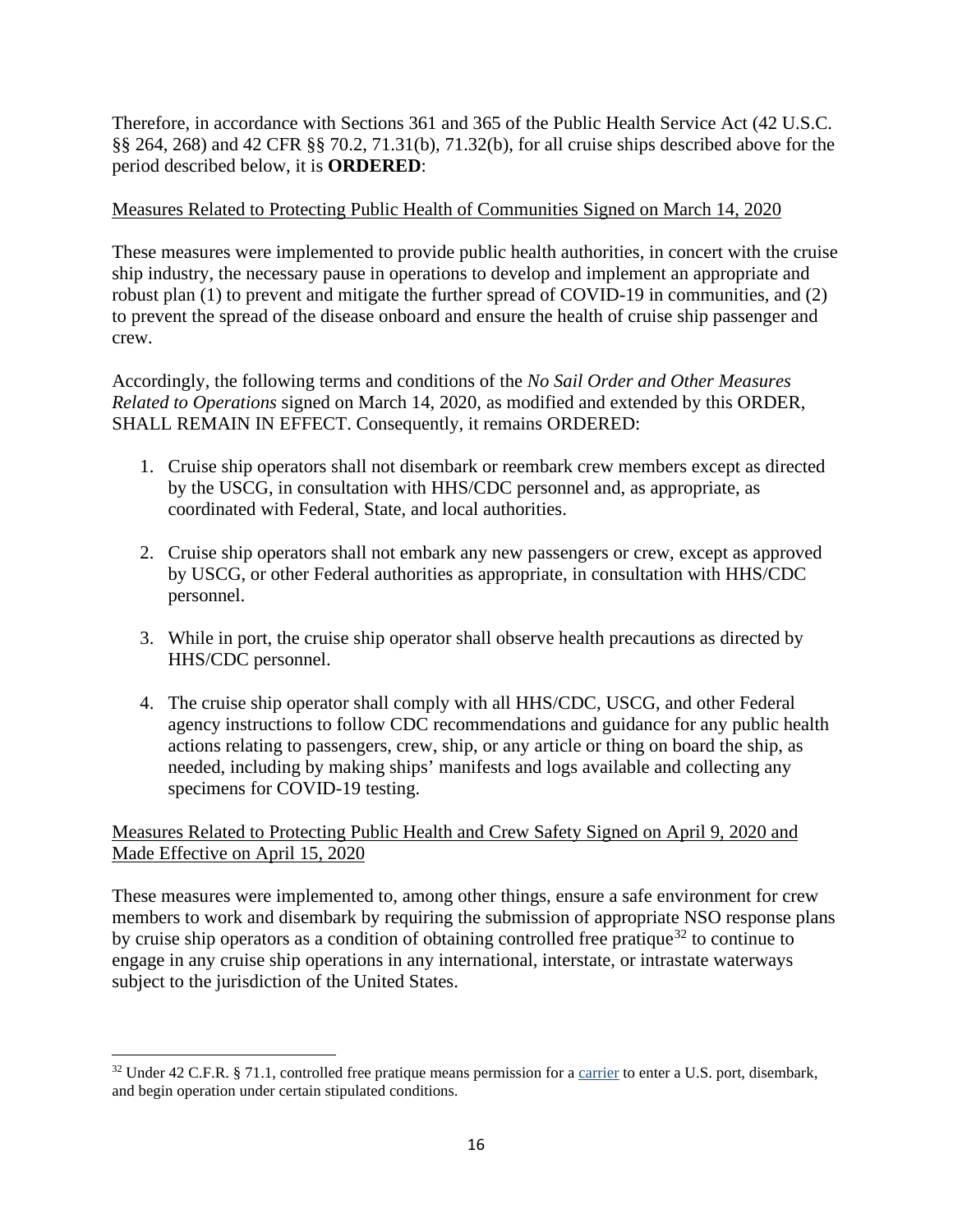Accordingly, the terms and conditions of the *Modification and Extension of No Sail Order and Other Measures Related to Operations*, intended to protect public health and crew safety, signed on April 9, 2020, and made effective on April 15, 2020, as modified and extended by this ORDER, SHALL REMAIN IN EFFECT. Consequently, it remains ORDERED:

- 1. As a condition of obtaining controlled free pratique to continue to engage in any cruise ship operations in any international, interstate, or intrastate waterways subject to the jurisdiction of the United States, cruise ship operators shall develop, implement, and operationalize, an appropriate, actionable, and robust plan to prevent, mitigate, and respond to the spread of COVID-19 among crew onboard cruise ships.
- 2. As a condition of obtaining controlled free pratique to continue to engage in any cruise ship operations in any international, interstate, or intrastate waterways subject to the jurisdiction of the United States, the cruise ship operator shall make the plan described in paragraph 1, above, available to HHS/CDC and USCG personnel.
- 3. An appropriate plan is one that adequately prevents, mitigates, and responds to the spread of COVID-19 among crew onboard cruise ships and that, at a minimum, addresses the following elements:
	- a. Onboard surveillance of crew with acute respiratory illnesses, influenza-like illnesses, pneumonia, and COVID-19, including reporting to HHS/CDC on a weekly basis on overall case counts, methods of testing, and number of crew requiring hospitalization or medical evacuation;
	- b. Reports on the number of crew onboard the cruise ship and any increase in the numbers of crew with COVID-19 made to HHS/CDC and USCG on a daily basis for as long as the cruise ship is within waters subject to the jurisdiction of the United States.
	- c. Onboard monitoring of crew through temperature checks and medical screening, including addressing frequency of monitoring and screening;
	- d. Training of all crew on COVID-19 prevention, mitigation, and response activities;
	- e. Protocols for any COVID-19 testing, including details relating to the shore-side transport, administration, and operationalization of laboratory work if onboard laboratory work is not feasible;
	- f. Onboard isolation, quarantine, and social distancing protocols to minimize the risk of transmission and spread of COVID-19;
	- g. Onboard medical staffing, including number and type of staff, and equipment in sufficient quantity to provide a hospital level of care (e.g., ventilators, facemasks, personal protective equipment) for the infected so as to minimize the need for hospitalization onshore;
	- h. An outbreak management and response plan to provision and assist an affected cruise ship that relies on industry resources, e.g., mobilization of additional cruise ships or other vessels to act as "hospital" ship for the infected, "quarantine" ship for the exposed, and "residential" ship for those providing care and treatment, including the ability to transport individuals between ships as needed;
	- i. Categorization of affected crew into risk categories with clear stepwise approaches for care and management of each category;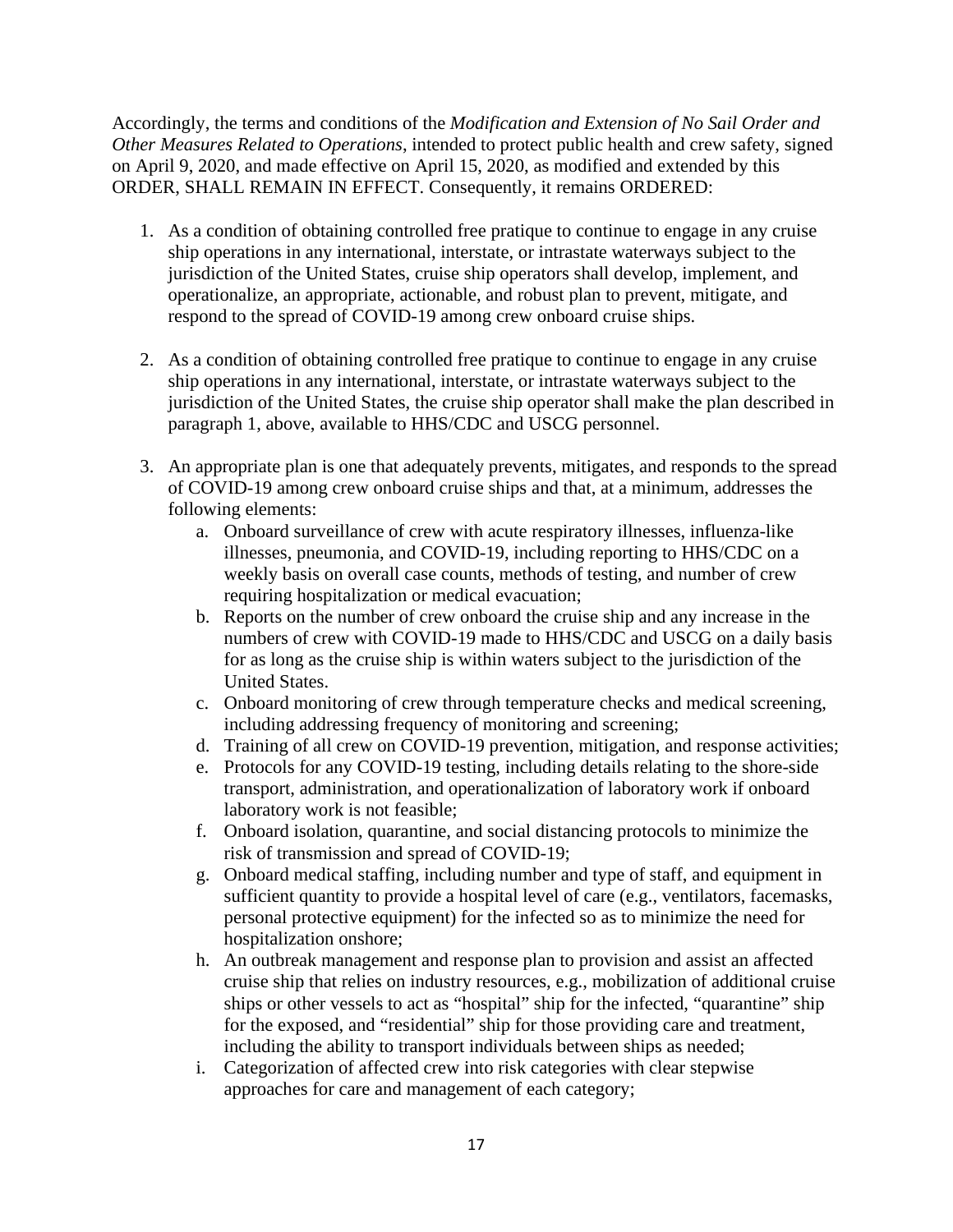- j. A medical care plan addressing onboard care versus evacuation to on-shore hospitals for critically ill crew, specifying how availability of beds for critically ill at local hospitals will be determined in advance and how the cruise ship operator will ensure acceptance at local medical facilities to treat the critically ill in a manner that limits the burden on Federal, State, and local resources and avoids, to the greatest extent possible, medivac situations. If medical evacuation is necessary arrangements for evacuation must be made with commercial resources (e.g., ship tender, chartered standby vessel, chartered airlift) and arrangements made with a designated medical facility that has agreed to accept such evacuees. All medical evacuation plans must be coordinated with the U.S. Coast Guard;
- k. Detailed logistical planning for evacuating and repatriating both U.S. citizens and foreign nationals to their respective communities and home countries via foreign government or industry-chartered private transport and flights, including the steps the cruise ship operator will take to ensure those involved in the transport are not exposed (i.e., without the use of commercial flights to evacuate or repatriate individuals, whether within or from the United States);
- l. The projected logistical and resource impact on State and local government and public health authorities and steps taken to minimize the impact and engage with these authorities; all plans must provide for industry/cruise line management of suspected or confirmed cases of COVID-19 without resource burden on Federal, State, or local governments;
- m. Plan execution in all U.S. geographical areas all plans must be capable of being executed anywhere in international, interstate, or intrastate waterways subject to the jurisdiction of the United States; and
- n. Cleaning and disinfection protocols for affected cruise ships.
- 4. An appropriate plan shall be designed to minimize, to the greatest extent possible, any impact on U.S. government operations or the operations of any State or local government, or the U.S. healthcare system.
- 5. The cruise ship operator shall further ensure that the plan is consistent with the most current CDC recommendations and guidance for any public health actions related to COVID-19. Where appropriate, a cruise ship operator may coordinate the development, implementation, and operationalization of a plan with other cruise ship operators, including an industry trade group.

#### **Measures Related to Continued Protection of Public Health and Crew Safety**

These measures are intended to continue to protect U.S. communities, ensure a safe environment for crew to work and disembark, and defer the embarkation of passengers until there is a clear pathway for a safe return to passenger operations.

Accordingly, it is **ORDERED**: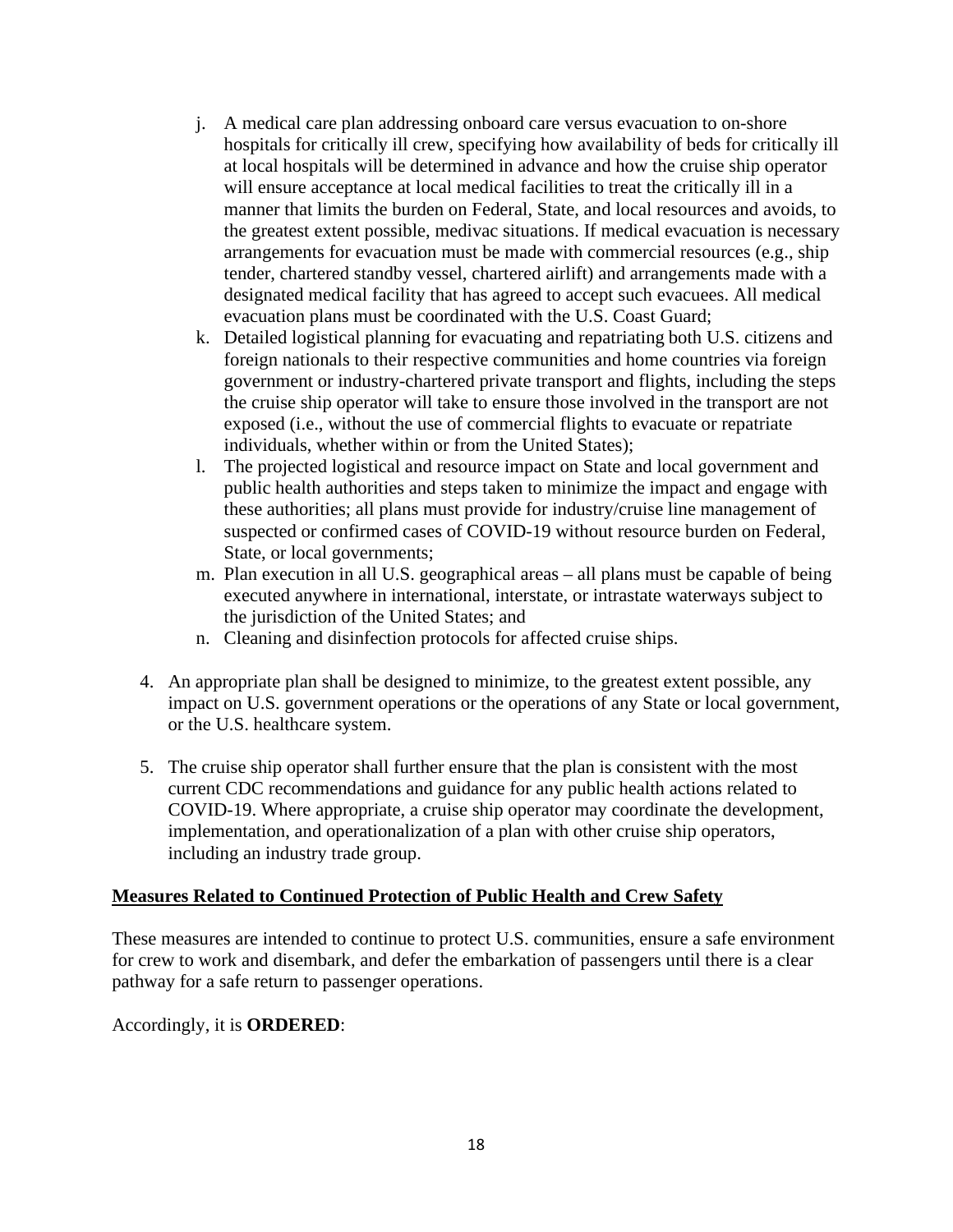- 1. Cruise ship operators shall continue to suspend passenger operations and not embark passengers, except as approved by HHS/CDC personnel and USCG, in consultation with other federal authorities as appropriate.
- 2. As a condition of obtaining or retaining controlled free pratique to operate in any international, interstate, or intrastate waterways subject to the jurisdiction of the United States, cruise ship operators shall continue to follow CDC's *Interim Guidance for Mitigation of COVID-19 Among Cruise Ship Crew During the Period of the No Sail Order*, including reporting to HHS/CDC through weekly submission of the Enhanced Data Collection (EDC) form, as may be updated.<sup>[33](#page-18-0)</sup> Additionally, cruise ship operators shall report to USCG via Advance Notice of Vessel Arrival (ANOA), whenever in U.S. waters.
- 3. As a condition of obtaining or retaining controlled free pratique to operate in any international, interstate, or intrastate waterways subject to the jurisdiction of the United States, cruise ship operators with appropriate NSO response plans shall continue to follow the *COVID-19 Color Coding System* requiring preventive measures for crew onboard based on the ship's status, as determined by HHS/CDC.
- 4. As a condition of obtaining or retaining controlled free pratique to operate in any international, interstate, or intrastate waterways subject to the jurisdiction of the United States, cruise ship operators with appropriate NSO response plans shall conduct viral testing for COVID-19 for crew in such a manner as described in the relevant CDC guidance with reporting of results on the EDC form.
- 5. As a condition of obtaining or retaining controlled free pratique to operate in any international, interstate, or intrastate waterways subject to the jurisdiction of the United States, cruise ship operators must observe the requirements of this Order, the previous Orders, and the most current CDC recommendations and guidance for any public health actions related to COVID-19, even when outside of U.S. waters for any ships that intend to return to U.S. waters during the period that this Order remains in effect.

This Order is effective upon signature and shall remain in effect until the earliest of (1) the expiration of the Secretary of Health and Human Services' declaration that COVID-19 constitutes a public health emergency; (2) the CDC Director rescinds or modifies the order based on specific public health or other considerations; or (3) September 30, 2020.

<span id="page-18-0"></span><sup>&</sup>lt;sup>33</sup> For cruise ship operators with ships that have not been in U.S. waters during the period of the No Sail Order or voluntarily withdrew their ships, the following conditions must be met prior to a ship returning to U.S. waters: 1) submission of the EDC form for 28-days preceding expected arrival in U.S. waters, and 2) a complete and accurate NSO response plan, including a signed Acknowledgment of No Sail Order Response Plan Completeness and Accuracy.